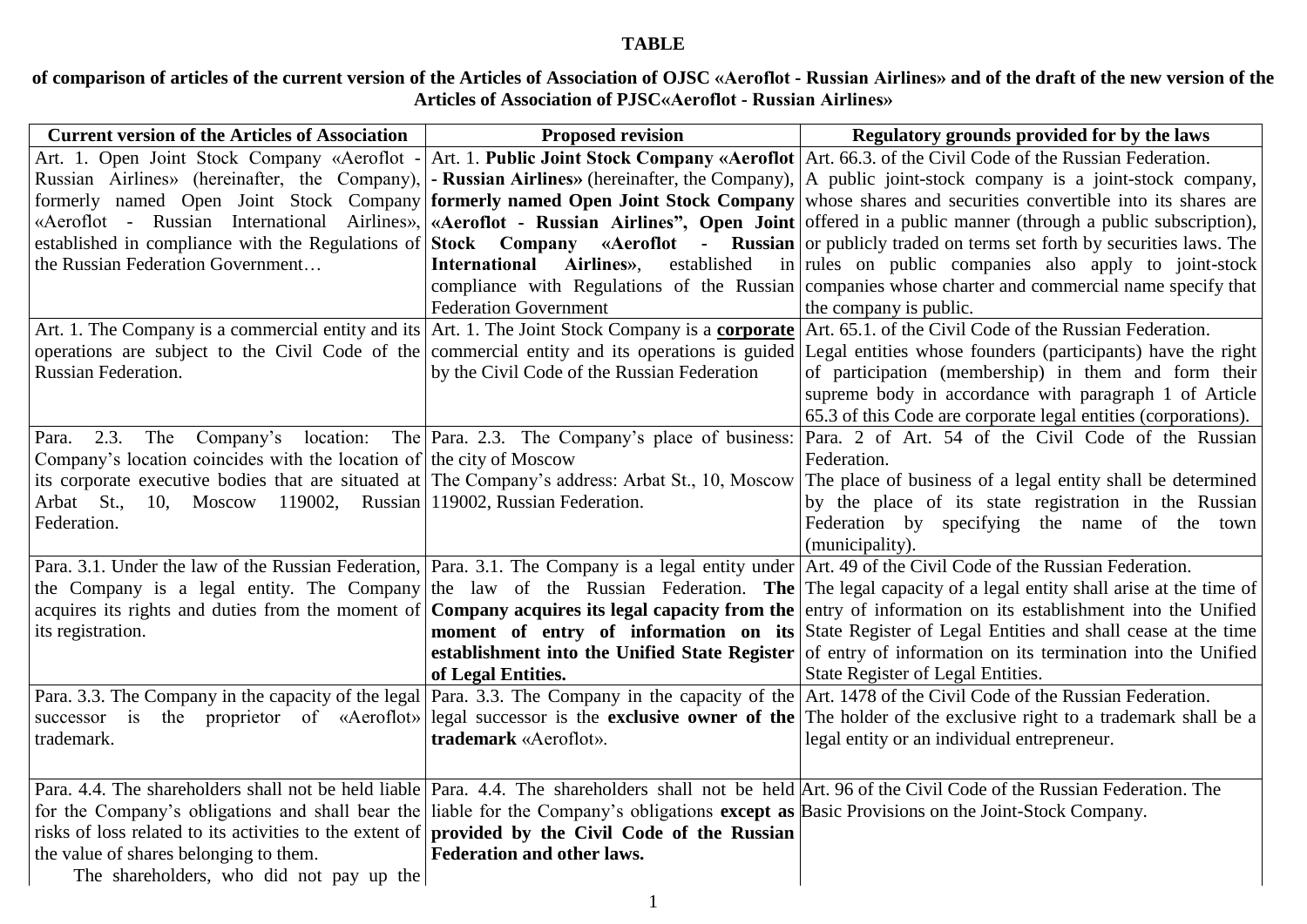| shares in full, shall be liable jointly for the                                                              |                       |                                                                                                                                           |
|--------------------------------------------------------------------------------------------------------------|-----------------------|-------------------------------------------------------------------------------------------------------------------------------------------|
| Company's obligations within the limits of unpaid                                                            |                       |                                                                                                                                           |
| amount on the shares held by them.                                                                           |                       |                                                                                                                                           |
| 4.5. If the insolvency (bankruptcy) of the                                                                   |                       |                                                                                                                                           |
| Company is caused by any actions or inaction of its                                                          |                       |                                                                                                                                           |
| shareholders or other persons having office in the                                                           |                       |                                                                                                                                           |
| governing bodies of the Company and the right to                                                             |                       |                                                                                                                                           |
| give mandatory instructions or in any other way                                                              |                       |                                                                                                                                           |
| exert influence on the Company's activities, such                                                            |                       |                                                                                                                                           |
| shareholders or other persons in case of insufficient                                                        |                       |                                                                                                                                           |
| assets shall bear subsidiary liability for the                                                               |                       |                                                                                                                                           |
| Company's obligations.                                                                                       |                       |                                                                                                                                           |
| The insolvency (bankruptcy) of the Company                                                                   |                       |                                                                                                                                           |
| shall be regarded as caused by the actions or                                                                |                       |                                                                                                                                           |
| inaction of the shareholders or other persons                                                                |                       |                                                                                                                                           |
| having the right to issue mandatory instructions or                                                          |                       |                                                                                                                                           |
| in any other way exert influence on the Company's                                                            |                       |                                                                                                                                           |
| activities only in case they have used the aforesaid                                                         |                       |                                                                                                                                           |
| right and/or exerted influence with the purpose of                                                           |                       |                                                                                                                                           |
| making the Company commit certain actions being                                                              |                       |                                                                                                                                           |
| fully aware that such actions shall result in                                                                |                       |                                                                                                                                           |
| insolvency (bankruptcy) of the Company.                                                                      |                       |                                                                                                                                           |
| 4.6. The Company, with the objective of                                                                      |                       |                                                                                                                                           |
| implementation of the national social, economic                                                              |                       |                                                                                                                                           |
| and taxation policies shall be responsible for:                                                              |                       |                                                                                                                                           |
| safe keeping of documents (bylaws,                                                                           |                       |                                                                                                                                           |
| management, financial and economic, etc.);                                                                   |                       |                                                                                                                                           |
| transferring documents of scientific and                                                                     |                       |                                                                                                                                           |
| historic importance to state agencies for                                                                    |                       |                                                                                                                                           |
| storage;                                                                                                     |                       |                                                                                                                                           |
| custody, safety and use in the established                                                                   |                       |                                                                                                                                           |
| order of the employees' personal files.                                                                      |                       |                                                                                                                                           |
|                                                                                                              |                       | Para. 5.4. The information on branches and Para. 5.4. The information on branches and Para. 3 of Art. 55 of the Civil Code of the Russian |
| representative offices of the Company is provided representative offices of the Company shall be Federation. |                       |                                                                                                                                           |
| in the Annex to these Articles of Association. The <b>specified in the Unified State Register of</b>         |                       |                                                                                                                                           |
| Annex is subject to approval by the Board of Legal Entities and in the Annex to these                        |                       |                                                                                                                                           |
| Directors of the Company and registration in the Articles of Association.                                    |                       |                                                                                                                                           |
| established manner.                                                                                          |                       |                                                                                                                                           |
| Art. 6. Subsidiaries and Affiliated Companies                                                                | Art. 6. Subsidiaries. | Subsidiaries and Affiliated Companies,<br>Paragraph 7.                                                                                    |
|                                                                                                              |                       |                                                                                                                                           |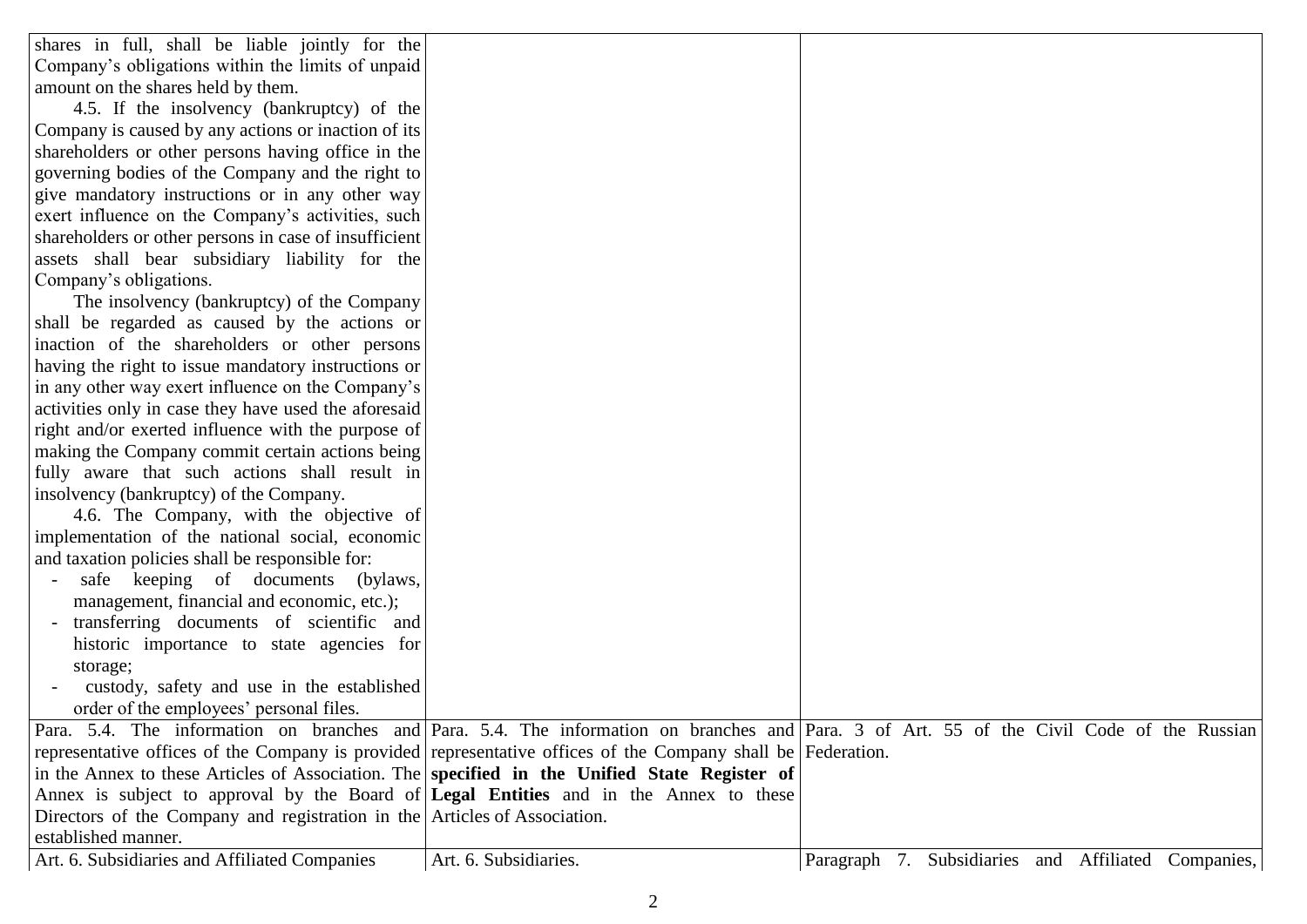|                                                                                                             |                              | Chapter 4 of the Civil Code of the Russian Federation was                                                                                                      |
|-------------------------------------------------------------------------------------------------------------|------------------------------|----------------------------------------------------------------------------------------------------------------------------------------------------------------|
|                                                                                                             |                              | removed.                                                                                                                                                       |
|                                                                                                             |                              | The concept of "affiliated company" was removed from the                                                                                                       |
|                                                                                                             |                              | Civil Code of the Russian Federation.                                                                                                                          |
|                                                                                                             |                              | Para. 6.4. The parent company, provided it is Para. 6.4. The parent company shall be held Para. 2 of Art. 67.3 of the Civil Code of the Russian                |
| entitled to issue instructions mandatory for the liable jointly and severally with a subsidiary Federation. |                              |                                                                                                                                                                |
| subsidiary company, shall be held liable jointly company for the transactions as concluded by               |                              | The main economic partnership or company shall be jointly                                                                                                      |
|                                                                                                             |                              | with the subsidiary company for the transactions as the latter under the instructions or with the liable with its subsidiary for transactions concluded by the |
| concluded by the latter as a follow up of such consent of the parent company.                               |                              | latter under the instructions or with the consent of the main                                                                                                  |
| instructions.                                                                                               |                              | economic partnership or company.                                                                                                                               |
|                                                                                                             |                              | Para. 6.6. In case of insolvency (bankruptcy) of a Para. 6.5. In case of insolvency (bankruptcy) of Para. 2 of Art. 67.3 of the Civil Code of the Russian      |
| subsidiary company due to a fault of the parent a subsidiary company due to a fault of the Federation.      |                              |                                                                                                                                                                |
|                                                                                                             |                              | company the latter shall have the vicarious liability parent company the latter shall have the A subsidiary company shall not be liable for the debts of the   |
| for its debts. Insolvency (bankruptcy) of a vicarious liability for its debts.                              |                              | main economic partnership or company.                                                                                                                          |
| subsidiary company shall be considered to occur                                                             |                              | In case of insolvency (bankruptcy) of a subsidiary company                                                                                                     |
| through a fault of the parent company only in case                                                          |                              | due to a fault of the main economic partnership or company                                                                                                     |
| the parent company have used the said right and/or                                                          |                              | the latter shall have the vicarious liability for its debts.                                                                                                   |
| opportunity for the purpose of making the                                                                   |                              |                                                                                                                                                                |
| subsidiary company commit certain actions being                                                             |                              |                                                                                                                                                                |
| fully aware that such actions shall result in                                                               |                              |                                                                                                                                                                |
| insolvency<br>(bankruptcy) of the subsidiary                                                                |                              |                                                                                                                                                                |
| company.                                                                                                    |                              |                                                                                                                                                                |
| The loss shall be deemed caused due the fault                                                               |                              |                                                                                                                                                                |
| of the parent company only in case it used its right                                                        |                              |                                                                                                                                                                |
| and/or opportunity for the purpose of making the                                                            |                              |                                                                                                                                                                |
| subsidiary company commit certain actions being                                                             |                              |                                                                                                                                                                |
| fully aware that as a result the subsidiary company                                                         |                              |                                                                                                                                                                |
| shall suffer losses.                                                                                        |                              |                                                                                                                                                                |
|                                                                                                             |                              | Para. 6.7. The shareholders of a subsidiary Para. 6.6. The shareholders of a subsidiary Para. 3 of Art. 67.3 of the Civil Code of the Russian                  |
| company shall be entitled to claim damages from company shall be entitled to claim damages Federation.      |                              |                                                                                                                                                                |
|                                                                                                             |                              | the parent company incurred by the subsidiary from the parent company, incurred through The participants (shareholders) of a subsidiary company                |
| company through the fault of the parent company.                                                            | actions or inaction thereof. | shall be entitled to claim damages from the main economic                                                                                                      |
|                                                                                                             |                              | partnership or company, incurred by the subsidiary                                                                                                             |
|                                                                                                             |                              | company through actions or inaction of the main economic                                                                                                       |
|                                                                                                             |                              | partnership or company.                                                                                                                                        |
|                                                                                                             |                              | Para. 7.1. The Company is set up for the purpose to Para. 7.1. The purpose of the Company is to Para. 1 of Art. 50 of the Civil Code of the Russian            |
| produce services, goods and products with the aim $\vert$ earn profits.                                     |                              | Federation.                                                                                                                                                    |
| of earning profits.                                                                                         |                              | The legal entities may be either the organizations, which see                                                                                                  |
|                                                                                                             |                              | deriving profits as the chief goal of their activity (the                                                                                                      |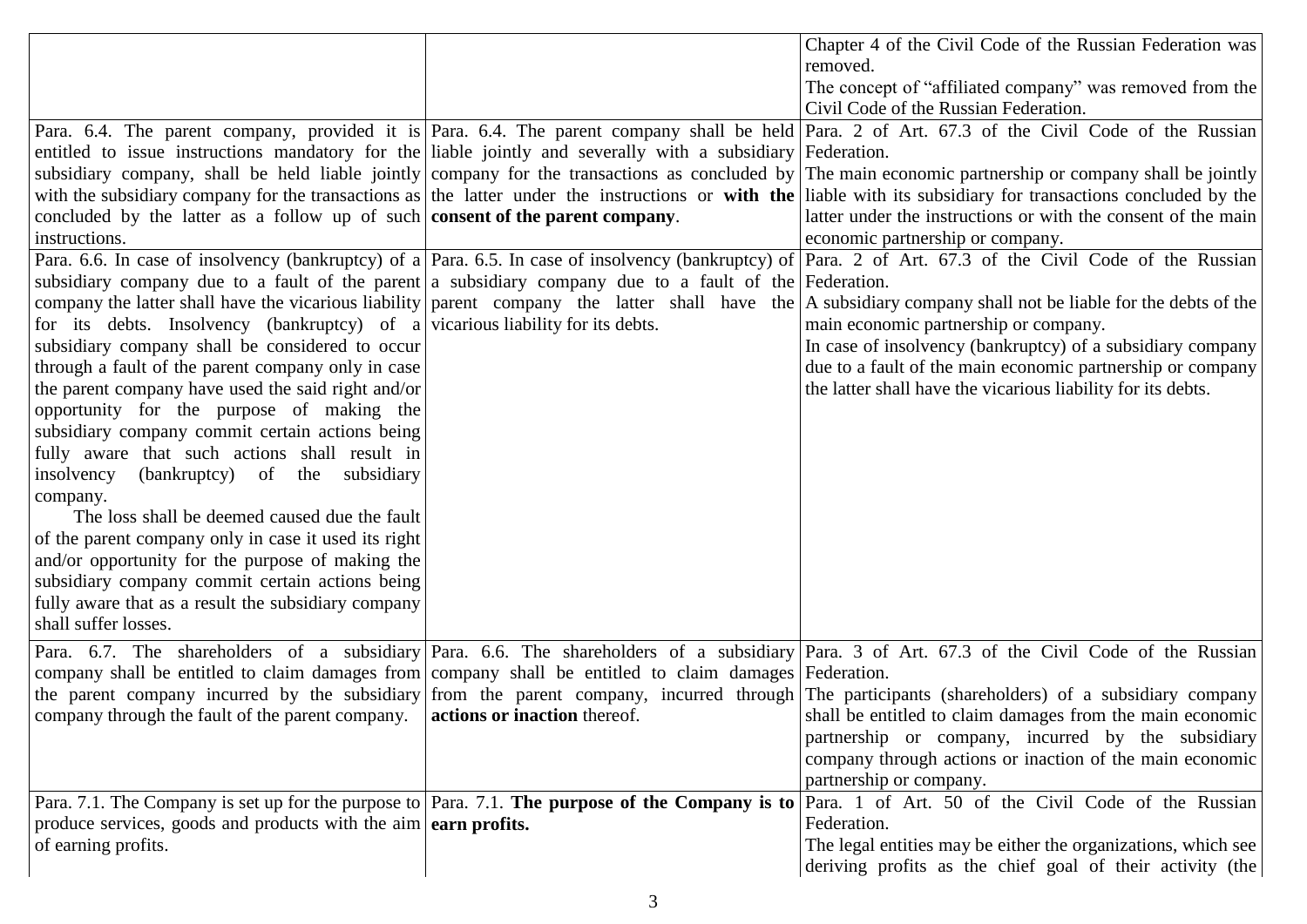| legislation requires licensing of any type of <b>provided by law</b> , the Company may engage in Federation.<br>right to carry out such activities subject to licenses permits (licenses), membership in a self-<br>procedure.                                                                                                                                                                                              |                                                                                                                                                                                                                                                                 | commercial organizations), or those organizations, which do<br>not see deriving profits as such a goal and which do not<br>distribute the derived profit among their participants (the<br>non-profit organizations).<br>Para. 7.2. the last paragraph: If applicable Para. 7.2. the last paragraph: In the cases Para. 1 of Art. 49 of the Civil Code of the Russian<br>business activities the Company shall have the <b>certain activities only</b> on the basis of <b>special</b> In the cases provided by law, a legal entity may engage in<br>certain activities only on the basis of a special permit<br>obtained by the Company in the established regulatory organization or a certificate of (license), membership in a self-regulatory organization or a<br>admission to a particular type of work issued certificate of admission to a particular type of work issued                                                                                                                                                                                                                                             |
|-----------------------------------------------------------------------------------------------------------------------------------------------------------------------------------------------------------------------------------------------------------------------------------------------------------------------------------------------------------------------------------------------------------------------------|-----------------------------------------------------------------------------------------------------------------------------------------------------------------------------------------------------------------------------------------------------------------|------------------------------------------------------------------------------------------------------------------------------------------------------------------------------------------------------------------------------------------------------------------------------------------------------------------------------------------------------------------------------------------------------------------------------------------------------------------------------------------------------------------------------------------------------------------------------------------------------------------------------------------------------------------------------------------------------------------------------------------------------------------------------------------------------------------------------------------------------------------------------------------------------------------------------------------------------------------------------------------------------------------------------------------------------------------------------------------------------------------------------|
|                                                                                                                                                                                                                                                                                                                                                                                                                             | by a self-regulatory organization.                                                                                                                                                                                                                              | by a self-regulatory organization.                                                                                                                                                                                                                                                                                                                                                                                                                                                                                                                                                                                                                                                                                                                                                                                                                                                                                                                                                                                                                                                                                           |
| authorized capital by placing additional shares Company's authorized capital by issuing Companies".<br>Association.                                                                                                                                                                                                                                                                                                         | capital by placing additional shares is board of the company.<br>reached, by decision of the Board of<br>Directors the item of increasing the<br>authorized capital by placing additional<br>shares may be submitted to the general<br>meeting of shareholders. | Para. 8.4. The decision to increase the Company's Para. 8.4. The decision to increase the Para. 2 of Art. 28 of the Federal Law "On Joint Stock<br>within the number of the authorized shares shall be additional shares within the number of   A decision of the board of directors (supervisory board) of a<br>adopted by the Board of Directors of the Company authorized shares shall be adopted by the Board company to increase the company's authorized capital by<br>in the order provided in the Federal Law "On Joint of Directors of the Company unanimously placing additional shares shall be adopted by the board of<br>Stock Companies" and these Articles of (without the votes of exiting members of the directors (supervisory board) of the company unanimously<br><b>Board</b> of Directors), unless otherwise by all the members of the board of directors (supervisory<br><b>provided</b> by law. If no unanimity of the board) of the company without taking into account the votes<br><b>Board of Directors to increase the authorized</b> of exiting members of the board of directors (supervisory |
| allowed after it has been paid up in full pursuant to is allowed after it has been paid up in full 100 of the Civil Code of the Russian Federation.<br>the procedure established by the Law of the pursuant to the procedure established by the<br>Russian Federation. The increase of the authorized Law of the Russian Federation.<br>capital with the purpose to cover damages incurred<br>by the Company is prohibited. |                                                                                                                                                                                                                                                                 | Para. 8.6. The increase of the authorized capital is Para. 8.6. Any increase of the authorized capital The relevant provision was removed from para. 2 of Art.                                                                                                                                                                                                                                                                                                                                                                                                                                                                                                                                                                                                                                                                                                                                                                                                                                                                                                                                                               |
| Para. 8.9, second paragraph: The Company must Removed.<br>notify its creditors about the decrease of the                                                                                                                                                                                                                                                                                                                    |                                                                                                                                                                                                                                                                 | Adjusted to comply with Art. 30 of the Federal Law "On<br>Joint Stock Companies".                                                                                                                                                                                                                                                                                                                                                                                                                                                                                                                                                                                                                                                                                                                                                                                                                                                                                                                                                                                                                                            |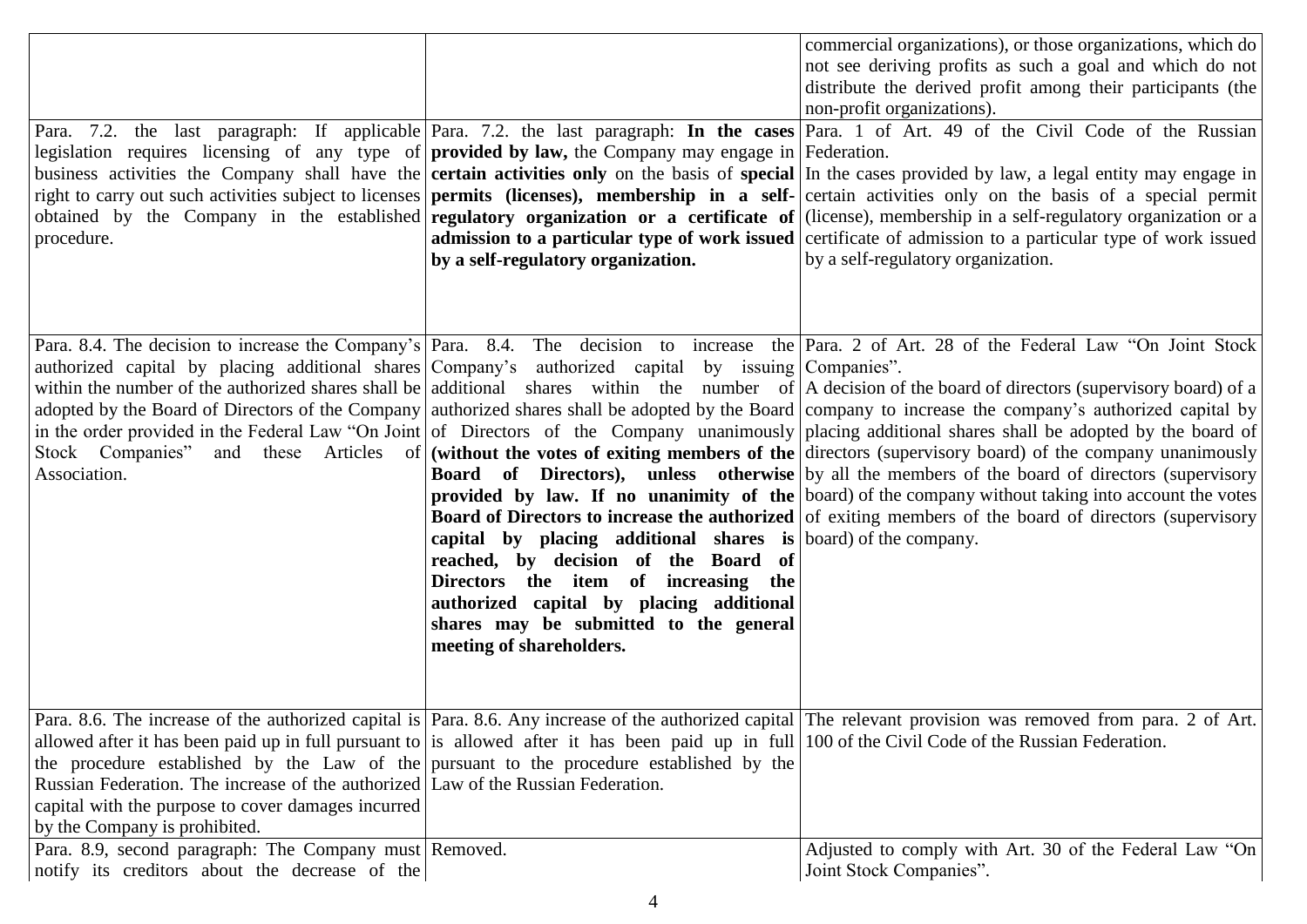| authorized capital of the Company and about the                                                                |                                                                                     |                                                                                                                                                                     |
|----------------------------------------------------------------------------------------------------------------|-------------------------------------------------------------------------------------|---------------------------------------------------------------------------------------------------------------------------------------------------------------------|
| new amount of authorized capital within 30 (thirty)                                                            |                                                                                     |                                                                                                                                                                     |
| days from the date of the decision to decrease the                                                             |                                                                                     |                                                                                                                                                                     |
| authorized capital. The Company must also publish                                                              |                                                                                     |                                                                                                                                                                     |
| a notice about the decision taken in a publication                                                             |                                                                                     |                                                                                                                                                                     |
| that is intended for publication of information                                                                |                                                                                     |                                                                                                                                                                     |
| about State registration of legal entities.                                                                    |                                                                                     |                                                                                                                                                                     |
|                                                                                                                |                                                                                     | Para, 8.10. If, at the end of the second and of each 8.10. If, at the end of the second or each Para. 4 of Art. 99 of the Civil Code of the Russian                 |
| subsequent fiscal year, according to the annual subsequent fiscal year, the value of net assets of Federation. |                                                                                     |                                                                                                                                                                     |
|                                                                                                                |                                                                                     | accounting balance sheet submitted to the the Company is less than its announced If upon the expiry of the second and of each of the                                |
|                                                                                                                |                                                                                     | shareholders of the Company for approval or in authorized capital the Company in the manner subsequent fiscal years the company's net asset value proves            |
|                                                                                                                |                                                                                     | accordance with the auditor's report the value of and within the period prescribed by law must to be less than its authorized capital, the company shall be         |
|                                                                                                                |                                                                                     | net assets of the Company is less than its increase the value of its net assets up to the obliged in the manner and within the period prescribed by                 |
|                                                                                                                |                                                                                     | authorized capital the Company must give a notice amount of the authorized capital or duly the law on joint-stock companies increase the value of its               |
|                                                                                                                |                                                                                     | of the decrease of its authorized capital down to the <b>register</b> the reduction of the authorized net assets up to the amount of the authorized capital or duly |
| amount not exceeding its net assets.                                                                           |                                                                                     | capital. If the value of the said assets of the register the reduction of the authorized capital. If the value                                                      |
|                                                                                                                |                                                                                     | <b>Company becomes lower than the minimal</b> of the said assets of the company becomes lower than the                                                              |
|                                                                                                                |                                                                                     | amount of the authorized capital prescribed minimal amount of the authorized capital prescribed by the                                                              |
|                                                                                                                | by the law the Company is subject to $ $ law the company is subject to liquidation. |                                                                                                                                                                     |
|                                                                                                                | liquidation.                                                                        |                                                                                                                                                                     |
| Para. 8.11. If, at the end of the second and each Removed.                                                     |                                                                                     | Para. 4 of Art. 99 of the Civil Code of the Russian                                                                                                                 |
| subsequent fiscal year, according to the annual                                                                |                                                                                     | Federation.                                                                                                                                                         |
| financial statement submitted to the shareholders                                                              |                                                                                     | If upon the expiry of the second and of each of the                                                                                                                 |
| for approval or in accordance with the statutory                                                               |                                                                                     | subsequent fiscal years the company's net asset value proves                                                                                                        |
| auditor's report the amount of the net assets of the                                                           |                                                                                     | to be less than its authorized capital, the company shall be                                                                                                        |
| Company comes to be lower than the minimal of                                                                  |                                                                                     | obliged in the manner and within the period prescribed by                                                                                                           |
| the authorized capital set forth in Article 26 of the                                                          |                                                                                     | the law on joint-stock companies increase the value of its                                                                                                          |
| Federal Law "On Joint Stock Companies" the                                                                     |                                                                                     | net assets up to the amount of the authorized capital or duly                                                                                                       |
| Company must make a decision about its                                                                         |                                                                                     | register the reduction of the authorized capital. If the value                                                                                                      |
| liquidation.                                                                                                   |                                                                                     | of the said assets of the company becomes lower than the                                                                                                            |
|                                                                                                                |                                                                                     | minimal amount of the authorized capital prescribed by the                                                                                                          |
|                                                                                                                |                                                                                     | law the company is subject to liquidation.                                                                                                                          |
|                                                                                                                |                                                                                     | Para. 9.2. Shareholders of the Company may be Para. 9.2. Shareholders of the Company may be Para. 5 of Art. 66 of the Civil Code of the Russian                     |
| both Russian and foreign legal entities and natural both Russian and foreign legal entities and Federation.    |                                                                                     |                                                                                                                                                                     |
| persons entitled to acquire Company's shares.                                                                  |                                                                                     | natural persons and <b>public law entities</b> entitled Participants of business companies and investors in trust                                                   |
|                                                                                                                | to acquire Company's shares.                                                        | partnerships may be citizens and legal entities as well as                                                                                                          |
|                                                                                                                |                                                                                     | public law entities.                                                                                                                                                |
|                                                                                                                |                                                                                     | Para. 11.5. The payment for additionally placed Para. 11.5. The payment for additional shares Art. 66.1 of the Civil Code of the Russian Federation.                |
|                                                                                                                |                                                                                     | shares distributed by subscription may be made in placed by subscription may be made in cash, $A$ contribution of a participant in an economic partnership          |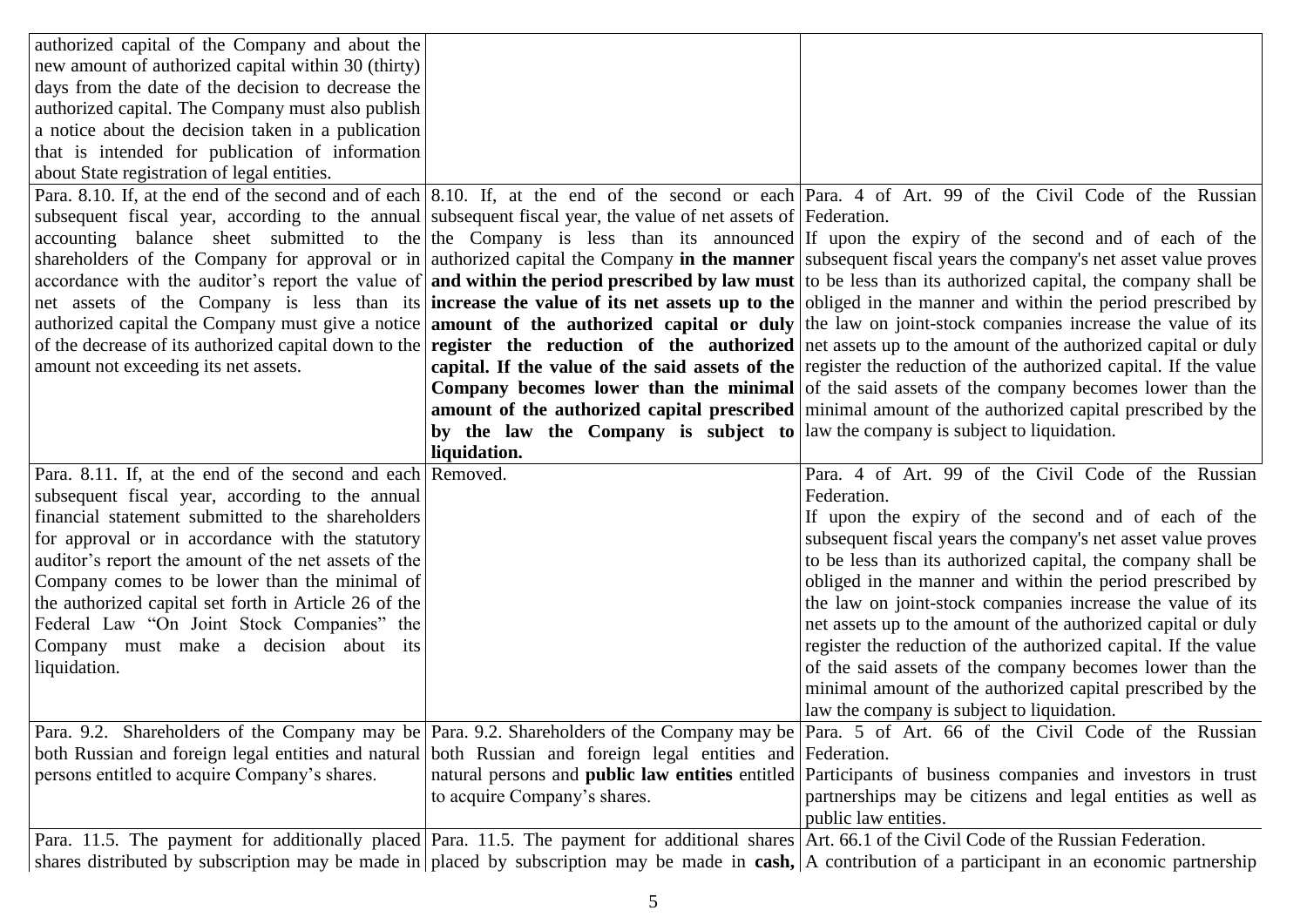| cash, securities, other assets or property rights, or                                                 |                                                                                   | assets, shares (equities) in the authorized or company to its assets may be made in cash, assets, shares                                                             |
|-------------------------------------------------------------------------------------------------------|-----------------------------------------------------------------------------------|----------------------------------------------------------------------------------------------------------------------------------------------------------------------|
| any other rights having monetary value.                                                               | other<br>(share)<br>capital<br>of                                                 | economic (equities) in the authorized (share) capital of other economic                                                                                              |
|                                                                                                       |                                                                                   | partnerships and companies, government partnerships and companies, government and municipal                                                                          |
|                                                                                                       |                                                                                   | and municipal bonds, exclusive and other bonds. Such a contribution may also be exclusive and other                                                                  |
|                                                                                                       |                                                                                   | intellectual property rights and rights under intellectual property rights and rights under license                                                                  |
|                                                                                                       |                                                                                   | <b>license</b> agreements, that have monetary agreements, subject to assessment of their monetary value,                                                             |
|                                                                                                       | value, as well as other assets permitted by unless otherwise provided for by law. |                                                                                                                                                                      |
|                                                                                                       | law.                                                                              | The law or the constituent documents of an economic                                                                                                                  |
|                                                                                                       |                                                                                   | partnership or company may establish the types of property                                                                                                           |
|                                                                                                       |                                                                                   | referred to in paragraph 1 of this Article, which can not be                                                                                                         |
|                                                                                                       |                                                                                   | contributed to pay for the shares in the authorized (share)                                                                                                          |
|                                                                                                       |                                                                                   | capital of an economic partnership or company.                                                                                                                       |
| Para. 11.14.                                                                                          |                                                                                   | The shares purchased by the Para. 11.14. The shares purchased by the Para. 6 of Art. 76 of the Federal Law "On Joint Stock                                           |
| Company by the decision of the Board of Directors Company by the decision of the Board of Companies". |                                                                                   |                                                                                                                                                                      |
|                                                                                                       |                                                                                   | shall not give voting right, nor be taken into Directors shall not give voting right, nor be The shares purchased by the company shall be at the                     |
|                                                                                                       |                                                                                   | account in counting the votes, nor shall dividends taken into account in counting the votes, nor disposition of the company. The said shares shall not grant         |
|                                                                                                       |                                                                                   | be paid in respect thereof. Such shares must be shall dividends be paid in respect thereof. Such voting rights, shall not be taken into account when counting        |
|                                                                                                       |                                                                                   | disposed of by the Company at least at the then shares must be disposed of by the Company at votes, and dividends shall not be credited with regard to               |
|                                                                                                       |                                                                                   | current market price within 1 (one) year after least at the then current market price within 1 such shares. Such shares shall be sold at their market value          |
|                                                                                                       |                                                                                   | acquisition thereof, otherwise the General Meeting (one) year after acquisition thereof, otherwise not later than within one year after the transfer of the title to |
|                                                                                                       |                                                                                   | of shareholders must pass a decision to reduce the the General Meeting of shareholders must pass a such shares to the company; otherwise the general meeting         |
|                                                                                                       |                                                                                   | authorized capital of the Company by way of decision to reduce the authorized capital of the of shareholders shall adopt a decision to reduce the                    |
| canceling such shares or by increasing the par $\lfloor$ Company by way of canceling such shares.     |                                                                                   | authorized capital of the company by redeeming the said                                                                                                              |
| value of the other shares by canceling the                                                            |                                                                                   | shares.                                                                                                                                                              |
| purchased shares while preserving the amount of                                                       |                                                                                   |                                                                                                                                                                      |
| the authorized capital as provided in these Articles                                                  |                                                                                   |                                                                                                                                                                      |
| of Association.                                                                                       |                                                                                   |                                                                                                                                                                      |
| Para. 11.18, paragraphs 3 and 4.                                                                      | Removed.                                                                          | Art. 17 and Art. 17.1 of Federal Law No. 39-FZ dated April                                                                                                           |
| A debenture shall certify the right of its holder to                                                  |                                                                                   | 22, 1996 "On the Securities Market".                                                                                                                                 |
| claim the redemption thereof (or payment of its par                                                   |                                                                                   |                                                                                                                                                                      |
| value or the par value with interests) within the                                                     |                                                                                   |                                                                                                                                                                      |
| established term.                                                                                     |                                                                                   |                                                                                                                                                                      |
| The decision on a debenture (debentures) issue                                                        |                                                                                   |                                                                                                                                                                      |
| shall contain the form, terms, and other conditions                                                   |                                                                                   |                                                                                                                                                                      |
| of redemption thereof. A debenture shall have a                                                       |                                                                                   |                                                                                                                                                                      |
|                                                                                                       |                                                                                   |                                                                                                                                                                      |
|                                                                                                       |                                                                                   |                                                                                                                                                                      |
| nominal value.<br>Para. 11.19. The nominal value of all debentures Removed.                           |                                                                                   | Art. 33 of the Federal Law "On Joint Stock Companies".                                                                                                               |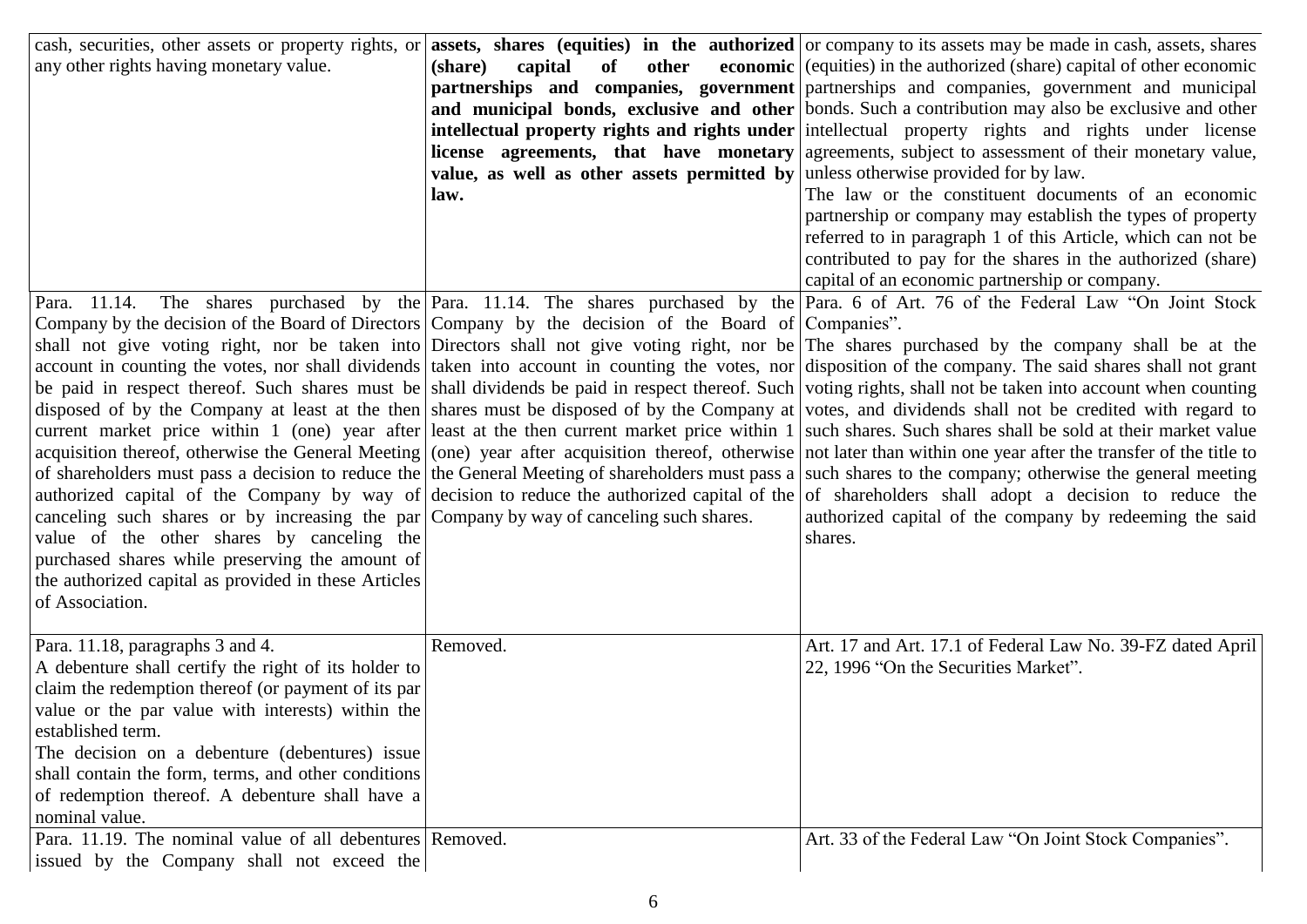| amount of the authorized capital of the Company,<br>or the amount of the guarantee granted to the<br>Company by third parties for the purpose of the<br>debentures issuance. The Company shall be<br>authorized to issue debentures only after its<br>authorized capital has been paid up in full.<br>The Company shall be authorized to issue<br>debentures secured by some specific property of<br>the Company or debentures issued under<br>guarantees granted to the Company for the purpose<br>of the debentures issuance by third parties, as well<br>as unsecured debentures.<br>The Company shall be authorized to issue |                   |                                                                                                                                                       |
|----------------------------------------------------------------------------------------------------------------------------------------------------------------------------------------------------------------------------------------------------------------------------------------------------------------------------------------------------------------------------------------------------------------------------------------------------------------------------------------------------------------------------------------------------------------------------------------------------------------------------------|-------------------|-------------------------------------------------------------------------------------------------------------------------------------------------------|
| unsecured debentures not earlier than three years of                                                                                                                                                                                                                                                                                                                                                                                                                                                                                                                                                                             |                   |                                                                                                                                                       |
| the Company's existence, and provided that at least                                                                                                                                                                                                                                                                                                                                                                                                                                                                                                                                                                              |                   |                                                                                                                                                       |
| two annual balance sheets of the Company are<br>approved by that time.                                                                                                                                                                                                                                                                                                                                                                                                                                                                                                                                                           |                   |                                                                                                                                                       |
|                                                                                                                                                                                                                                                                                                                                                                                                                                                                                                                                                                                                                                  |                   | Para. 12.1. Shareholders of the Company shall Para. 12.1. In the cases and manner provided Para. 3 of Art. 100 of the Civil Code of the Russian       |
| have preemption rights for acquisition of additional by law, the shareholders of the Company Federation.                                                                                                                                                                                                                                                                                                                                                                                                                                                                                                                         |                   |                                                                                                                                                       |
|                                                                                                                                                                                                                                                                                                                                                                                                                                                                                                                                                                                                                                  |                   | shares and issuable securities convertible into shall have preemption rights for acquisition of In the cases and manner provided by the Law on Joint- |
|                                                                                                                                                                                                                                                                                                                                                                                                                                                                                                                                                                                                                                  |                   | shares placed through public subscription in the additional shares and issuable securities Stock Companies, shareholders and persons holding          |
|                                                                                                                                                                                                                                                                                                                                                                                                                                                                                                                                                                                                                                  |                   | quantity proportionate to the number of shares of convertible into shares placed through securities of the company convertible into its shares may be |
| the same category (type) in their possession.                                                                                                                                                                                                                                                                                                                                                                                                                                                                                                                                                                                    |                   | subscription in the quantity proportionate to the granted a preemptive right to purchase shares or securities                                         |
|                                                                                                                                                                                                                                                                                                                                                                                                                                                                                                                                                                                                                                  |                   | number of shares of the same category (type) in convertible into shares, additionally issued by the company.                                          |
|                                                                                                                                                                                                                                                                                                                                                                                                                                                                                                                                                                                                                                  | their possession. |                                                                                                                                                       |
| Para. 12.2. The list of persons who have the Removed.<br>preemption right for acquisition of additional                                                                                                                                                                                                                                                                                                                                                                                                                                                                                                                          |                   | Para. 5 of Art. 97 of the Civil Code of the Russian<br>Federation.                                                                                    |
| shares and issuable securities convertible into                                                                                                                                                                                                                                                                                                                                                                                                                                                                                                                                                                                  |                   | In a public joint-stock company the number of shares held                                                                                             |
| shares shall be composed according to the data                                                                                                                                                                                                                                                                                                                                                                                                                                                                                                                                                                                   |                   | by one shareholder, their total nominal value, and the                                                                                                |
| contained in the shareholders' register as at the                                                                                                                                                                                                                                                                                                                                                                                                                                                                                                                                                                                |                   | maximum number of votes granted to one shareholder can                                                                                                |
| date of the decision being the ground for the                                                                                                                                                                                                                                                                                                                                                                                                                                                                                                                                                                                    |                   | not be limited. The charter of a public joint-stock company                                                                                           |
| placement of additional shares and issuable                                                                                                                                                                                                                                                                                                                                                                                                                                                                                                                                                                                      |                   | may not provide for the need to obtain someone's consent to                                                                                           |
| securities convertible into the shares. To compose                                                                                                                                                                                                                                                                                                                                                                                                                                                                                                                                                                               |                   | the alienation of shares of the company. No person shall be                                                                                           |
| the list of persons who have the preemption right                                                                                                                                                                                                                                                                                                                                                                                                                                                                                                                                                                                |                   | granted the preemptive right to purchase shares of a public                                                                                           |
| for acquisition of additional shares and issuable                                                                                                                                                                                                                                                                                                                                                                                                                                                                                                                                                                                |                   | joint-stock company, except for the cases provided for in                                                                                             |
| securities convertible into the shares the nominal                                                                                                                                                                                                                                                                                                                                                                                                                                                                                                                                                                               |                   | paragraph 3 of article 100 of this Code.                                                                                                              |
| holder of shares shall submit information on                                                                                                                                                                                                                                                                                                                                                                                                                                                                                                                                                                                     |                   |                                                                                                                                                       |
| persons on whose behalf he/she/it holds the shares.                                                                                                                                                                                                                                                                                                                                                                                                                                                                                                                                                                              |                   |                                                                                                                                                       |
| The persons included in the list of persons who                                                                                                                                                                                                                                                                                                                                                                                                                                                                                                                                                                                  |                   |                                                                                                                                                       |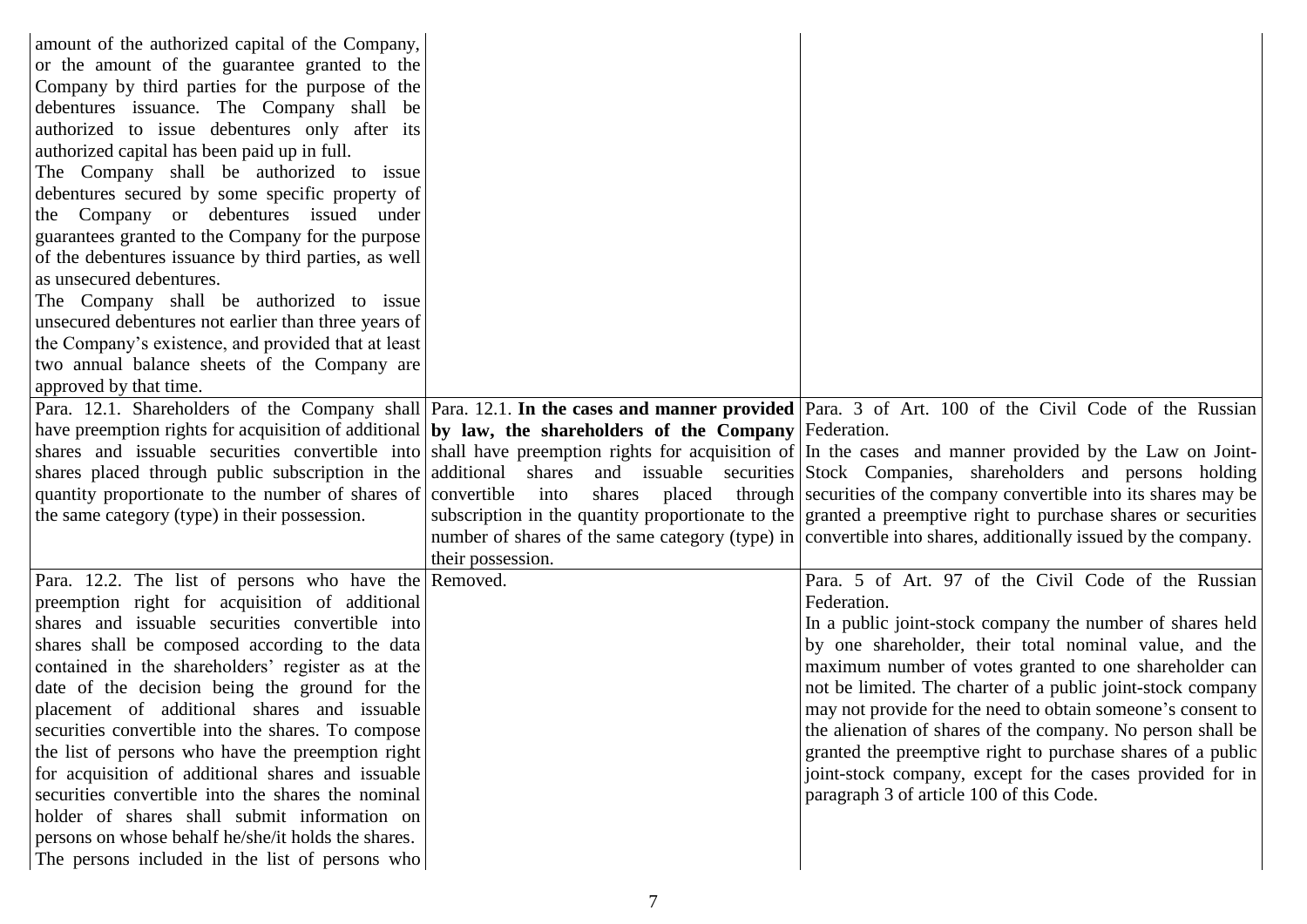| have the preemption right for acquisition of<br>additional shares and issuable securities convertible<br>into shares of the Company shall be informed by a<br>written notification to be delivered by registered<br>mail or by hand against receipt to every such<br>person, and by a publication of information in a<br>periodical ("Rossiyskaya gazeta", "Commersant",<br>or "Vedomosty") of the opportunity to realize their<br>preemption right at least 45 (forty five) days before<br>the date of the placement by the Company of<br>additional shares and issuable securities convertible<br>into shares of the Company.<br>The notification shall contain the number of the<br>shares and securities convertible into shares to be<br>placed, the price of placement, the way the said<br>price of placement is determined (including the<br>price of placement or the way the price of<br>placement can be determined for the Company<br>shareholders in case they realize the preemption<br>right for acquisition of shares), the procedure for<br>determining the number of securities every<br>shareholder has the right to acquire, the term of the<br>preemption right validity and the procedure of<br>realization thereof.<br>Para. 13.3. Shareholders holding voting shares are Para. 13.3. Shareholders holding voting shares Adjusted to comply with the Federal Law "On Joint Stock<br>entitled to require the Company to redeem all or are entitled to demand from the Company to Companies".<br>part of their shares in the following cases:<br>redeem all or part of their shares in the |
|-----------------------------------------------------------------------------------------------------------------------------------------------------------------------------------------------------------------------------------------------------------------------------------------------------------------------------------------------------------------------------------------------------------------------------------------------------------------------------------------------------------------------------------------------------------------------------------------------------------------------------------------------------------------------------------------------------------------------------------------------------------------------------------------------------------------------------------------------------------------------------------------------------------------------------------------------------------------------------------------------------------------------------------------------------------------------------------------------------------------------------------------------------------------------------------------------------------------------------------------------------------------------------------------------------------------------------------------------------------------------------------------------------------------------------------------------------------------------------------------------------------------------------------------------------------------------------------------------------------------|
|                                                                                                                                                                                                                                                                                                                                                                                                                                                                                                                                                                                                                                                                                                                                                                                                                                                                                                                                                                                                                                                                                                                                                                                                                                                                                                                                                                                                                                                                                                                                                                                                                 |
|                                                                                                                                                                                                                                                                                                                                                                                                                                                                                                                                                                                                                                                                                                                                                                                                                                                                                                                                                                                                                                                                                                                                                                                                                                                                                                                                                                                                                                                                                                                                                                                                                 |
|                                                                                                                                                                                                                                                                                                                                                                                                                                                                                                                                                                                                                                                                                                                                                                                                                                                                                                                                                                                                                                                                                                                                                                                                                                                                                                                                                                                                                                                                                                                                                                                                                 |
|                                                                                                                                                                                                                                                                                                                                                                                                                                                                                                                                                                                                                                                                                                                                                                                                                                                                                                                                                                                                                                                                                                                                                                                                                                                                                                                                                                                                                                                                                                                                                                                                                 |
|                                                                                                                                                                                                                                                                                                                                                                                                                                                                                                                                                                                                                                                                                                                                                                                                                                                                                                                                                                                                                                                                                                                                                                                                                                                                                                                                                                                                                                                                                                                                                                                                                 |
|                                                                                                                                                                                                                                                                                                                                                                                                                                                                                                                                                                                                                                                                                                                                                                                                                                                                                                                                                                                                                                                                                                                                                                                                                                                                                                                                                                                                                                                                                                                                                                                                                 |
|                                                                                                                                                                                                                                                                                                                                                                                                                                                                                                                                                                                                                                                                                                                                                                                                                                                                                                                                                                                                                                                                                                                                                                                                                                                                                                                                                                                                                                                                                                                                                                                                                 |
|                                                                                                                                                                                                                                                                                                                                                                                                                                                                                                                                                                                                                                                                                                                                                                                                                                                                                                                                                                                                                                                                                                                                                                                                                                                                                                                                                                                                                                                                                                                                                                                                                 |
|                                                                                                                                                                                                                                                                                                                                                                                                                                                                                                                                                                                                                                                                                                                                                                                                                                                                                                                                                                                                                                                                                                                                                                                                                                                                                                                                                                                                                                                                                                                                                                                                                 |
|                                                                                                                                                                                                                                                                                                                                                                                                                                                                                                                                                                                                                                                                                                                                                                                                                                                                                                                                                                                                                                                                                                                                                                                                                                                                                                                                                                                                                                                                                                                                                                                                                 |
|                                                                                                                                                                                                                                                                                                                                                                                                                                                                                                                                                                                                                                                                                                                                                                                                                                                                                                                                                                                                                                                                                                                                                                                                                                                                                                                                                                                                                                                                                                                                                                                                                 |
|                                                                                                                                                                                                                                                                                                                                                                                                                                                                                                                                                                                                                                                                                                                                                                                                                                                                                                                                                                                                                                                                                                                                                                                                                                                                                                                                                                                                                                                                                                                                                                                                                 |
|                                                                                                                                                                                                                                                                                                                                                                                                                                                                                                                                                                                                                                                                                                                                                                                                                                                                                                                                                                                                                                                                                                                                                                                                                                                                                                                                                                                                                                                                                                                                                                                                                 |
|                                                                                                                                                                                                                                                                                                                                                                                                                                                                                                                                                                                                                                                                                                                                                                                                                                                                                                                                                                                                                                                                                                                                                                                                                                                                                                                                                                                                                                                                                                                                                                                                                 |
|                                                                                                                                                                                                                                                                                                                                                                                                                                                                                                                                                                                                                                                                                                                                                                                                                                                                                                                                                                                                                                                                                                                                                                                                                                                                                                                                                                                                                                                                                                                                                                                                                 |
|                                                                                                                                                                                                                                                                                                                                                                                                                                                                                                                                                                                                                                                                                                                                                                                                                                                                                                                                                                                                                                                                                                                                                                                                                                                                                                                                                                                                                                                                                                                                                                                                                 |
|                                                                                                                                                                                                                                                                                                                                                                                                                                                                                                                                                                                                                                                                                                                                                                                                                                                                                                                                                                                                                                                                                                                                                                                                                                                                                                                                                                                                                                                                                                                                                                                                                 |
|                                                                                                                                                                                                                                                                                                                                                                                                                                                                                                                                                                                                                                                                                                                                                                                                                                                                                                                                                                                                                                                                                                                                                                                                                                                                                                                                                                                                                                                                                                                                                                                                                 |
|                                                                                                                                                                                                                                                                                                                                                                                                                                                                                                                                                                                                                                                                                                                                                                                                                                                                                                                                                                                                                                                                                                                                                                                                                                                                                                                                                                                                                                                                                                                                                                                                                 |
|                                                                                                                                                                                                                                                                                                                                                                                                                                                                                                                                                                                                                                                                                                                                                                                                                                                                                                                                                                                                                                                                                                                                                                                                                                                                                                                                                                                                                                                                                                                                                                                                                 |
|                                                                                                                                                                                                                                                                                                                                                                                                                                                                                                                                                                                                                                                                                                                                                                                                                                                                                                                                                                                                                                                                                                                                                                                                                                                                                                                                                                                                                                                                                                                                                                                                                 |
|                                                                                                                                                                                                                                                                                                                                                                                                                                                                                                                                                                                                                                                                                                                                                                                                                                                                                                                                                                                                                                                                                                                                                                                                                                                                                                                                                                                                                                                                                                                                                                                                                 |
|                                                                                                                                                                                                                                                                                                                                                                                                                                                                                                                                                                                                                                                                                                                                                                                                                                                                                                                                                                                                                                                                                                                                                                                                                                                                                                                                                                                                                                                                                                                                                                                                                 |
|                                                                                                                                                                                                                                                                                                                                                                                                                                                                                                                                                                                                                                                                                                                                                                                                                                                                                                                                                                                                                                                                                                                                                                                                                                                                                                                                                                                                                                                                                                                                                                                                                 |
|                                                                                                                                                                                                                                                                                                                                                                                                                                                                                                                                                                                                                                                                                                                                                                                                                                                                                                                                                                                                                                                                                                                                                                                                                                                                                                                                                                                                                                                                                                                                                                                                                 |
|                                                                                                                                                                                                                                                                                                                                                                                                                                                                                                                                                                                                                                                                                                                                                                                                                                                                                                                                                                                                                                                                                                                                                                                                                                                                                                                                                                                                                                                                                                                                                                                                                 |
|                                                                                                                                                                                                                                                                                                                                                                                                                                                                                                                                                                                                                                                                                                                                                                                                                                                                                                                                                                                                                                                                                                                                                                                                                                                                                                                                                                                                                                                                                                                                                                                                                 |
|                                                                                                                                                                                                                                                                                                                                                                                                                                                                                                                                                                                                                                                                                                                                                                                                                                                                                                                                                                                                                                                                                                                                                                                                                                                                                                                                                                                                                                                                                                                                                                                                                 |
| - reorganization of the Company or entering following cases:                                                                                                                                                                                                                                                                                                                                                                                                                                                                                                                                                                                                                                                                                                                                                                                                                                                                                                                                                                                                                                                                                                                                                                                                                                                                                                                                                                                                                                                                                                                                                    |
| into a major transaction, which was approved by<br>- reorganization of the Company or entering                                                                                                                                                                                                                                                                                                                                                                                                                                                                                                                                                                                                                                                                                                                                                                                                                                                                                                                                                                                                                                                                                                                                                                                                                                                                                                                                                                                                                                                                                                                  |
| the General Meeting of Shareholders, provided that into a major transaction, which was approved by                                                                                                                                                                                                                                                                                                                                                                                                                                                                                                                                                                                                                                                                                                                                                                                                                                                                                                                                                                                                                                                                                                                                                                                                                                                                                                                                                                                                                                                                                                              |
| they voted against the decision on the the General Meeting of Shareholders in                                                                                                                                                                                                                                                                                                                                                                                                                                                                                                                                                                                                                                                                                                                                                                                                                                                                                                                                                                                                                                                                                                                                                                                                                                                                                                                                                                                                                                                                                                                                   |
| reorganization or on approval of the transaction or accordance with paragraph 3 of Art. 79 of the                                                                                                                                                                                                                                                                                                                                                                                                                                                                                                                                                                                                                                                                                                                                                                                                                                                                                                                                                                                                                                                                                                                                                                                                                                                                                                                                                                                                                                                                                                               |
| <b>Federal Law "On Joint Stock Companies"</b> , if<br>did not participate in the voting on these issues;                                                                                                                                                                                                                                                                                                                                                                                                                                                                                                                                                                                                                                                                                                                                                                                                                                                                                                                                                                                                                                                                                                                                                                                                                                                                                                                                                                                                                                                                                                        |
| they voted against the decision on the                                                                                                                                                                                                                                                                                                                                                                                                                                                                                                                                                                                                                                                                                                                                                                                                                                                                                                                                                                                                                                                                                                                                                                                                                                                                                                                                                                                                                                                                                                                                                                          |
| reorganization or on approval of the said                                                                                                                                                                                                                                                                                                                                                                                                                                                                                                                                                                                                                                                                                                                                                                                                                                                                                                                                                                                                                                                                                                                                                                                                                                                                                                                                                                                                                                                                                                                                                                       |
| transaction or did not participate in the voting                                                                                                                                                                                                                                                                                                                                                                                                                                                                                                                                                                                                                                                                                                                                                                                                                                                                                                                                                                                                                                                                                                                                                                                                                                                                                                                                                                                                                                                                                                                                                                |
| on these issues;                                                                                                                                                                                                                                                                                                                                                                                                                                                                                                                                                                                                                                                                                                                                                                                                                                                                                                                                                                                                                                                                                                                                                                                                                                                                                                                                                                                                                                                                                                                                                                                                |
| Para. 3 of Art. 75 of the Federal Law "On Joint Stock"<br>Para. 13.5. The Company shall redeem shares at Removed.                                                                                                                                                                                                                                                                                                                                                                                                                                                                                                                                                                                                                                                                                                                                                                                                                                                                                                                                                                                                                                                                                                                                                                                                                                                                                                                                                                                                                                                                                               |
| the price to be determined by the Board of<br>Companies".                                                                                                                                                                                                                                                                                                                                                                                                                                                                                                                                                                                                                                                                                                                                                                                                                                                                                                                                                                                                                                                                                                                                                                                                                                                                                                                                                                                                                                                                                                                                                       |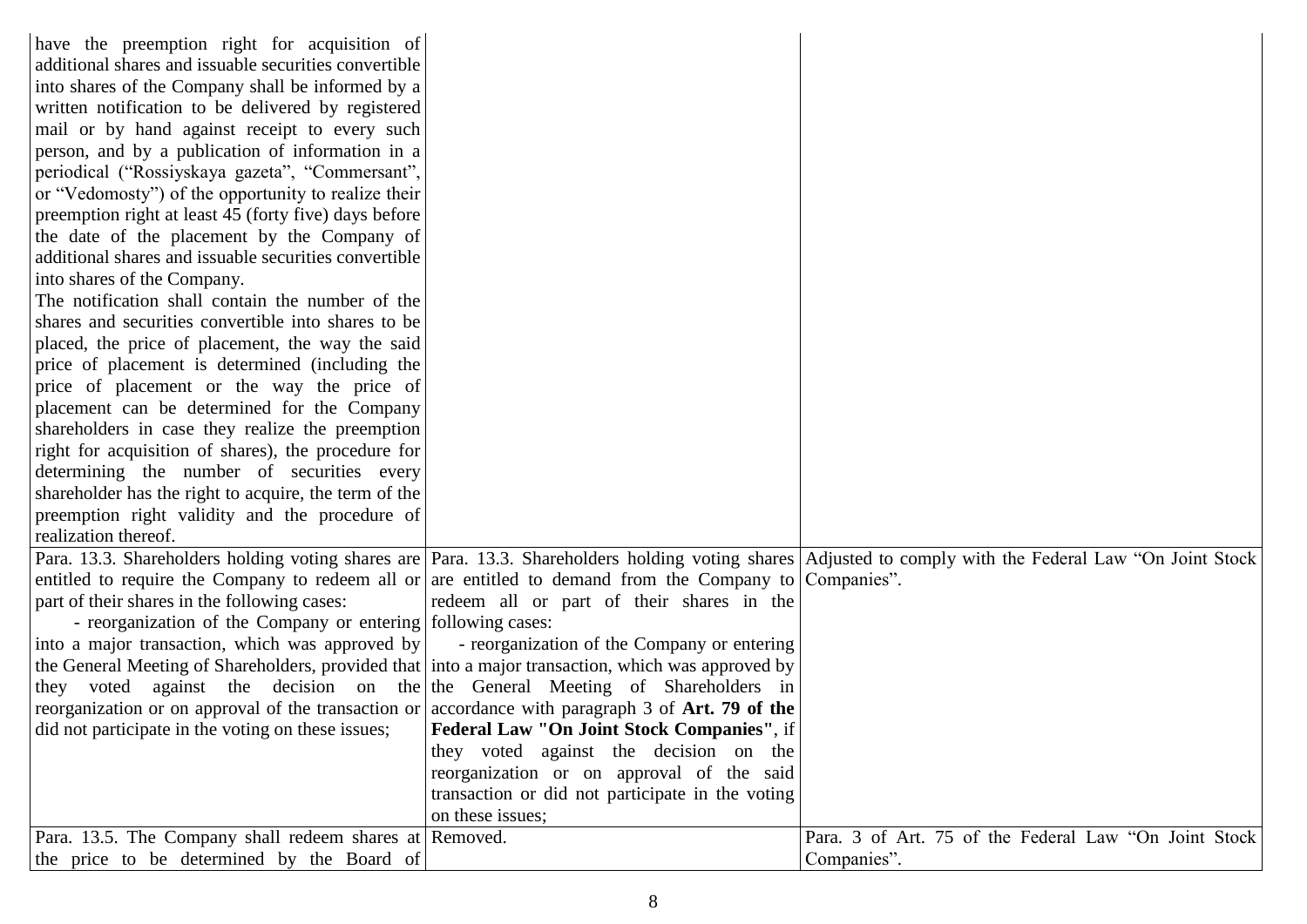| Directors of the Company that cannot be lower                                                                                 |                                                                                                    |                                                                                                                                                                  |
|-------------------------------------------------------------------------------------------------------------------------------|----------------------------------------------------------------------------------------------------|------------------------------------------------------------------------------------------------------------------------------------------------------------------|
| than the current market price as determined by an                                                                             |                                                                                                    |                                                                                                                                                                  |
| independent appraiser regardless of its change                                                                                |                                                                                                    |                                                                                                                                                                  |
| under the effect of actions of the Company                                                                                    |                                                                                                    |                                                                                                                                                                  |
| resulting in the right to claim the appraisal and the                                                                         |                                                                                                    |                                                                                                                                                                  |
| redemption of shares.                                                                                                         |                                                                                                    |                                                                                                                                                                  |
|                                                                                                                               |                                                                                                    | Para. 16.4. The date of drawing up a list of persons Para. 16.4. The date of drawing up of the list of Para. 2.11.- para. 2.15 of Order of the Federal Financial |
|                                                                                                                               |                                                                                                    | entitled to participate in a General Meeting of persons entitled to take part in the General Markets Service of Russia No. 12-6/pz-n of February 02,             |
|                                                                                                                               |                                                                                                    | Shareholders may not be earlier than 10 (ten) days Meeting of Shareholders may not be earlier than 2012 "On the Adoption of Regulations on Supplementary         |
|                                                                                                                               |                                                                                                    | after the date when the decision to hold the General 10 (ten) days after the date when the decision to Requirements to General Shareholders Meeting Preparation, |
| Meeting of Shareholders is made or earlier than 50 hold the General Meeting of Shareholders is Convocation and Holding Order" |                                                                                                    |                                                                                                                                                                  |
| (fifty) days before the date of the General Meeting made or earlier than 50 (fifty) days before the                           |                                                                                                    |                                                                                                                                                                  |
|                                                                                                                               |                                                                                                    | of Shareholders, and in the case provided for in date of the General Meeting of Shareholders, Paragraphs 2-4 were removed from the text of the Articles          |
| paragraph 2 of article 53 of the Federal Law "On and in the case provided for in paragraph 2 of of Association.               |                                                                                                    |                                                                                                                                                                  |
| Joint Stock Companies" may not be earlier than 80 article 53 of the Federal Law "On Joint Stock                               |                                                                                                    |                                                                                                                                                                  |
| (eighty) days before the date of the General Companies" may not be earlier than 80 (eighty)                                   |                                                                                                    |                                                                                                                                                                  |
| Meeting of Shareholders.                                                                                                      | days before the date of the General Meeting of                                                     |                                                                                                                                                                  |
| If shares of the Company are the property of Shareholders.                                                                    |                                                                                                    |                                                                                                                                                                  |
| any unit investment trusts, managers of the said                                                                              |                                                                                                    |                                                                                                                                                                  |
| trusts are to be included in the list of persons The list of persons entitled to attend the General                           |                                                                                                    |                                                                                                                                                                  |
| entitled to attend the General Meeting of Meeting of Shareholders shall be made                                               |                                                                                                    |                                                                                                                                                                  |
| Shareholders of the Company.                                                                                                  | available, on request, by the Company for                                                          |                                                                                                                                                                  |
|                                                                                                                               | If shares of a unit investment trust have been familiarization to the persons included in the list |                                                                                                                                                                  |
| transferred to trusts managing, the trust managers and possessing at least 1 (one) percent of votes                           |                                                                                                    |                                                                                                                                                                  |
| are to be included in the list of persons entitled to on any agenda's item of the General Meeting in                          |                                                                                                    |                                                                                                                                                                  |
| attend the General Meeting except the case when the order specified for providing information                                 |                                                                                                    |                                                                                                                                                                  |
| any such trust manager is not authorized to vote for (materials) during preparation of the General                            |                                                                                                    |                                                                                                                                                                  |
| the shares under the trust.                                                                                                   | Meeting. The data in the documents and mailing                                                     |                                                                                                                                                                  |
|                                                                                                                               | The list of persons entitled to participate in addresses of natural persons contained in the list  |                                                                                                                                                                  |
| the General Meeting of Shareholders of the shall be revealed only with consent of such                                        |                                                                                                    |                                                                                                                                                                  |
| Company shall contain the name of every such persons.                                                                         |                                                                                                    |                                                                                                                                                                  |
| person, the data necessary for identification                                                                                 | Upon any interested person's request, the                                                          |                                                                                                                                                                  |
| thereof, the data on the number and category (type) Company must provide, within three days, to                               |                                                                                                    |                                                                                                                                                                  |
| of shares giving them the voting rights, the mailing such person an extract from the list of persons                          |                                                                                                    |                                                                                                                                                                  |
| address in the Russian Federation to which entitled to attend the General Meeting of                                          |                                                                                                    |                                                                                                                                                                  |
| notifications about General Meetings convention, shareholders that contains information about                                 |                                                                                                    |                                                                                                                                                                  |
| voting ballots in case voting procedure involves such person or a written reply certifying that the                           |                                                                                                    |                                                                                                                                                                  |
| mailing thereof and reports on vote returns are person concerned has not been included into the                               |                                                                                                    |                                                                                                                                                                  |
| required to be sent.                                                                                                          | list of persons entitled to attend the General                                                     |                                                                                                                                                                  |
|                                                                                                                               |                                                                                                    |                                                                                                                                                                  |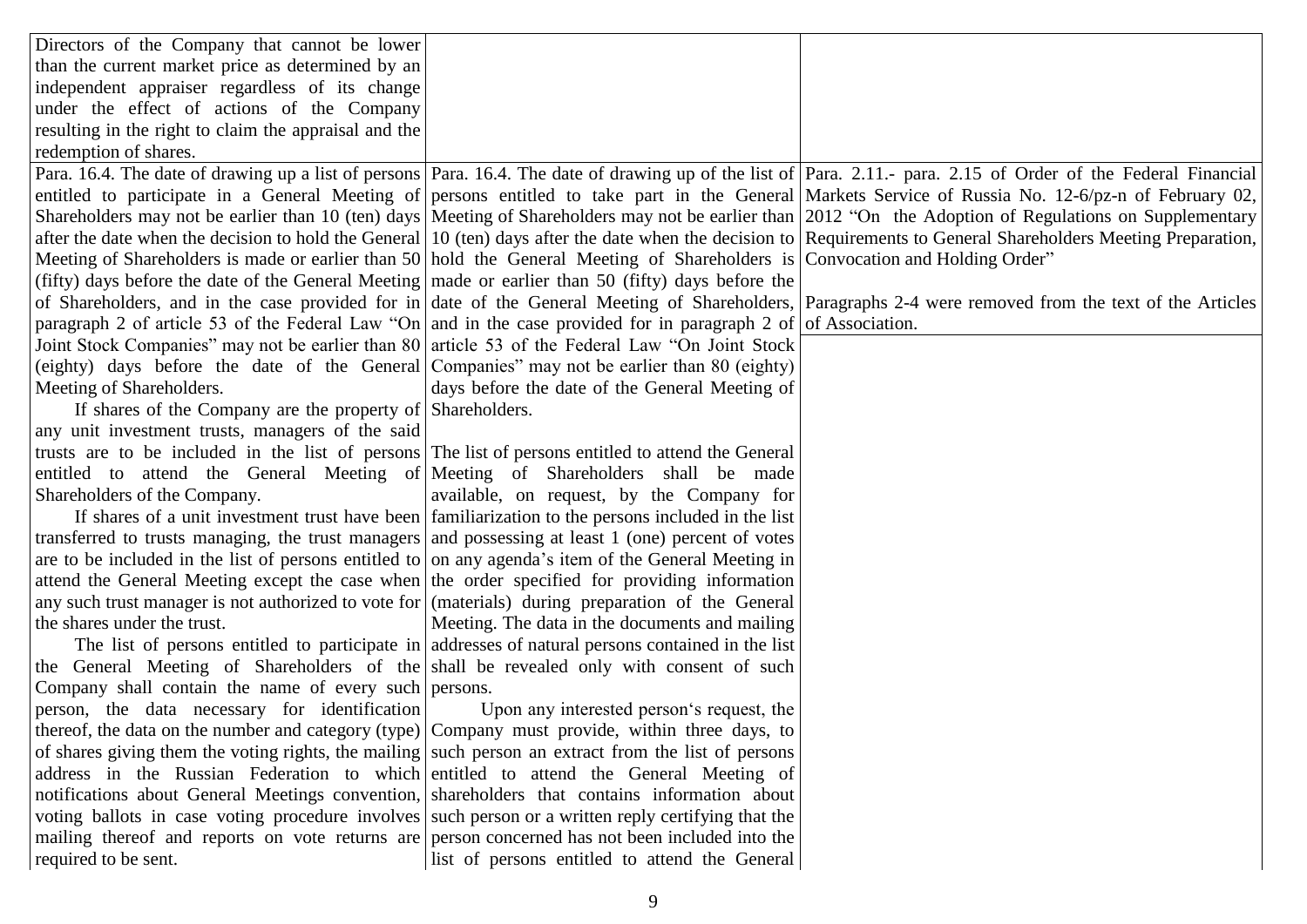The list of persons entitled to attend the Meeting of shareholders. General Meeting of Shareholders shall be made available, on request, by the Company for  $\vert$  Any changes may be made by the Board of familiarization to persons included in the list and Directors to the list of persons entitled to attend possessing at least 1 (one) percent of votes on any the General Meeting of shareholders only in agenda's item of the General Meeting in the order case of restoration of violated rights of persons specified for providing information (materials) omitted from the list as of the date of its during the preparation of the General Meeting. The finalization or correction of errors made in the data in the documents and mailing addresses of process of its preparation. natural persons contained in the list shall be revealed only with prior consent of such persons.

Upon any interested person's request, the Company must provide, within three days, to such person an extract from the list of shareholders entitled to attend the General Meeting that contains information about this person or a written reply certifying that the person concerned has not been included into the list of persons entitled to attend the General Meeting.

Any changes to the list of shareholders entitled to attend the General Meeting may be made by the Board of Directors only in case of rehabilitation of abused rights of persons omitted from the list as at the date of finalization or correction of errors made in the process of preparing thereof.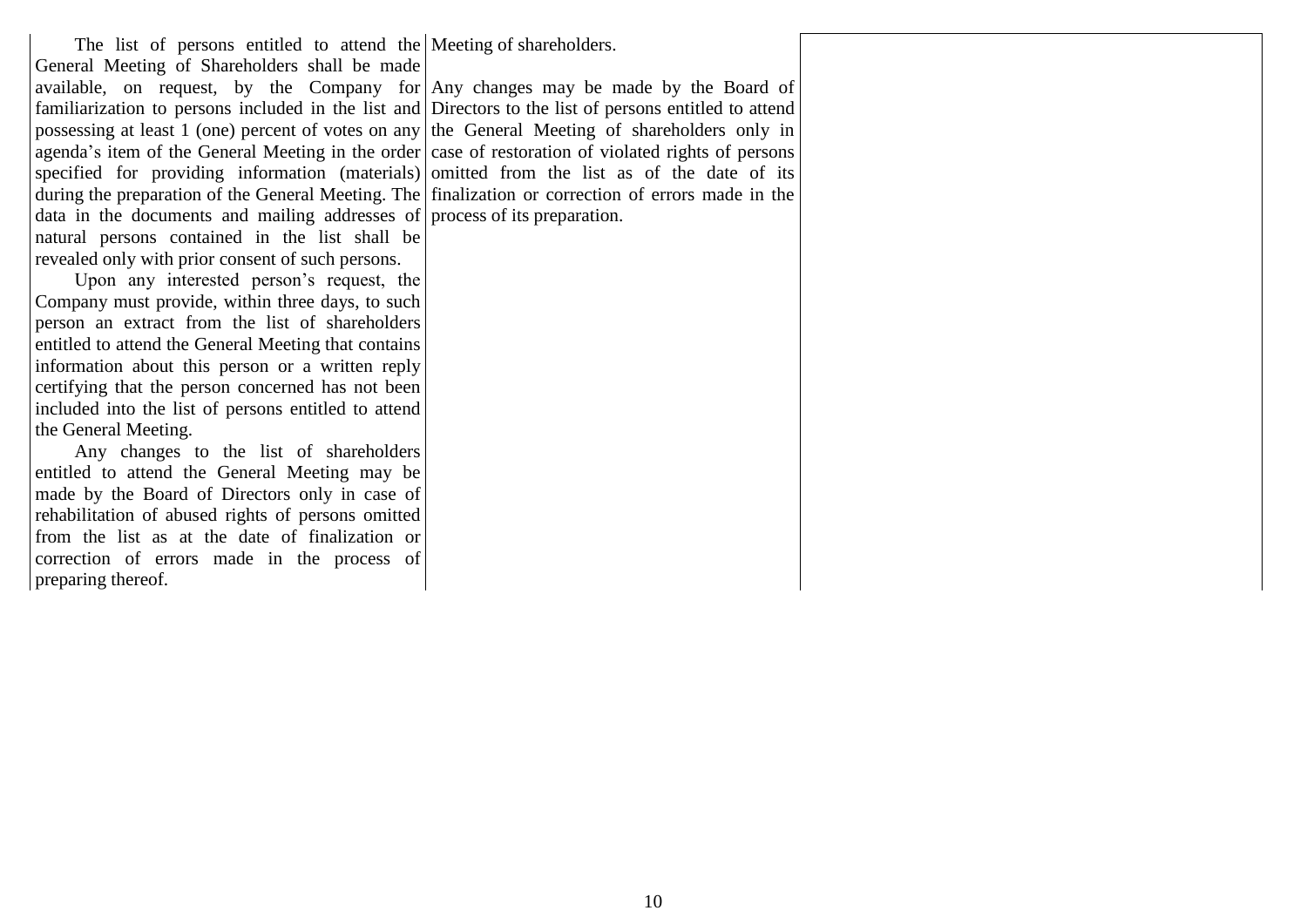| Para. 16.8.<br>shares number, as well as through the placement of <b>provided for by the laws and hereby</b> ;<br>debentures and other issuable securities;<br>of dividends at the end of the first three, six and months of a fiscal year;<br>nine months of a fiscal year, the amount of 19) <b>placing</b> debentures convertible into shares<br>and procedure of payment thereof;<br>19) adopting a decision on the placement of<br>debentures convertible into shares and other<br>issuable securities convertible into shares;                                                                                            | Para. 16.8.<br>shares; | Art.48 of the Federal Law "On Joint Stock Companies":<br>6) increase of the authorized capital of the $\vert 6$ increase of the authorized capital of the increasing the authorized capital of the company by means<br>Company through the placement by the Company   Company by increasing the par value of the   of increasing the face value of shares or by placing<br>of additional shares within the limits of authorized shares or by placing additional shares in cases additional shares, unless the increase of the company's<br>authorized capital by additional share placement is referred<br>18) <b>payment</b> (declaration) of dividends based to the scope of responsibility of the board of directors<br>18) adopting a decision on payment (declaration) on the results of the first three, six and nine (supervisory board) of the company by the charter of the<br>company or the present Federal Law;<br>- payment (announcement) of dividends by the results of the<br>dividends payable on Company shares, the form and other issuable securities convertible into first quarter, half-year, or nine months of the financial year;<br>Para.2 of Art.33 of the Federal Law "On Joint Stock<br>Companies":<br>The placement by a company of bonds convertible into<br>shares and other issuable securities convertible into shares<br>shall be carried out by decision of the general meeting of<br>shareholders or by decision of the board of directors<br>(supervisory board) of the company, if in accordance with<br>the company's charter it has the authority to take decisions<br>in relation to the placement of bonds convertible into shares<br>and other issuable securities convertible into shares. |
|---------------------------------------------------------------------------------------------------------------------------------------------------------------------------------------------------------------------------------------------------------------------------------------------------------------------------------------------------------------------------------------------------------------------------------------------------------------------------------------------------------------------------------------------------------------------------------------------------------------------------------|------------------------|-----------------------------------------------------------------------------------------------------------------------------------------------------------------------------------------------------------------------------------------------------------------------------------------------------------------------------------------------------------------------------------------------------------------------------------------------------------------------------------------------------------------------------------------------------------------------------------------------------------------------------------------------------------------------------------------------------------------------------------------------------------------------------------------------------------------------------------------------------------------------------------------------------------------------------------------------------------------------------------------------------------------------------------------------------------------------------------------------------------------------------------------------------------------------------------------------------------------------------------------------------------------------------------------------------------------------------------------------------------------------------------------------------------------------------------------------------------------------------------------------------------------------------------------------------------------------------------------------------------------------------------------------------------------------------------------------------------------------------------------|
| the ballot shall contain relevant notice about that ballot shall contain relevant notice about that Companies".<br>and an explanation as to the cumulative vote and an explanation as to what the cumulative<br>substance. In addition to explanation of the effect voting is.<br>of the cumulative vote substance, the ballot shall<br>contain the following instruction: "A split vote<br>resultant from multiplying the number of votes<br>belonging to a shareholder – holder of a split share<br>by the number of persons to be elected to the Board<br>of Directors of the Company may be given for one<br>nominee only." |                        | Para. 16.10.3. 1.1.1. In case of a cumulative vote Para. 16.10.3. In case of a cumulative voting the Adjusted to comply with the Federal Law "On Joint Stock"                                                                                                                                                                                                                                                                                                                                                                                                                                                                                                                                                                                                                                                                                                                                                                                                                                                                                                                                                                                                                                                                                                                                                                                                                                                                                                                                                                                                                                                                                                                                                                           |
| Meeting of Shareholders, as well as vote returns by law, a shareholder shall have the right to Companies".                                                                                                                                                                                                                                                                                                                                                                                                                                                                                                                      |                        | Para. 16.12. Resolutions adopted by the General Para. 16.12. In the cases and manner provided Para. 4 of Art. 62 of the Federal Law "On Joint Stock<br>shall be announced during the session of the raise a claim in court against any resolution The decisions adopted by a general meeting of shareholders<br>General Meeting of Shareholders the voting was adopted by the General Meeting of shareholders and the results of voting may be announced at the general<br>held at, or brought to the notice of persons included with violation of provisions of the Federal Law meeting of shareholders during which the voting was held                                                                                                                                                                                                                                                                                                                                                                                                                                                                                                                                                                                                                                                                                                                                                                                                                                                                                                                                                                                                                                                                                               |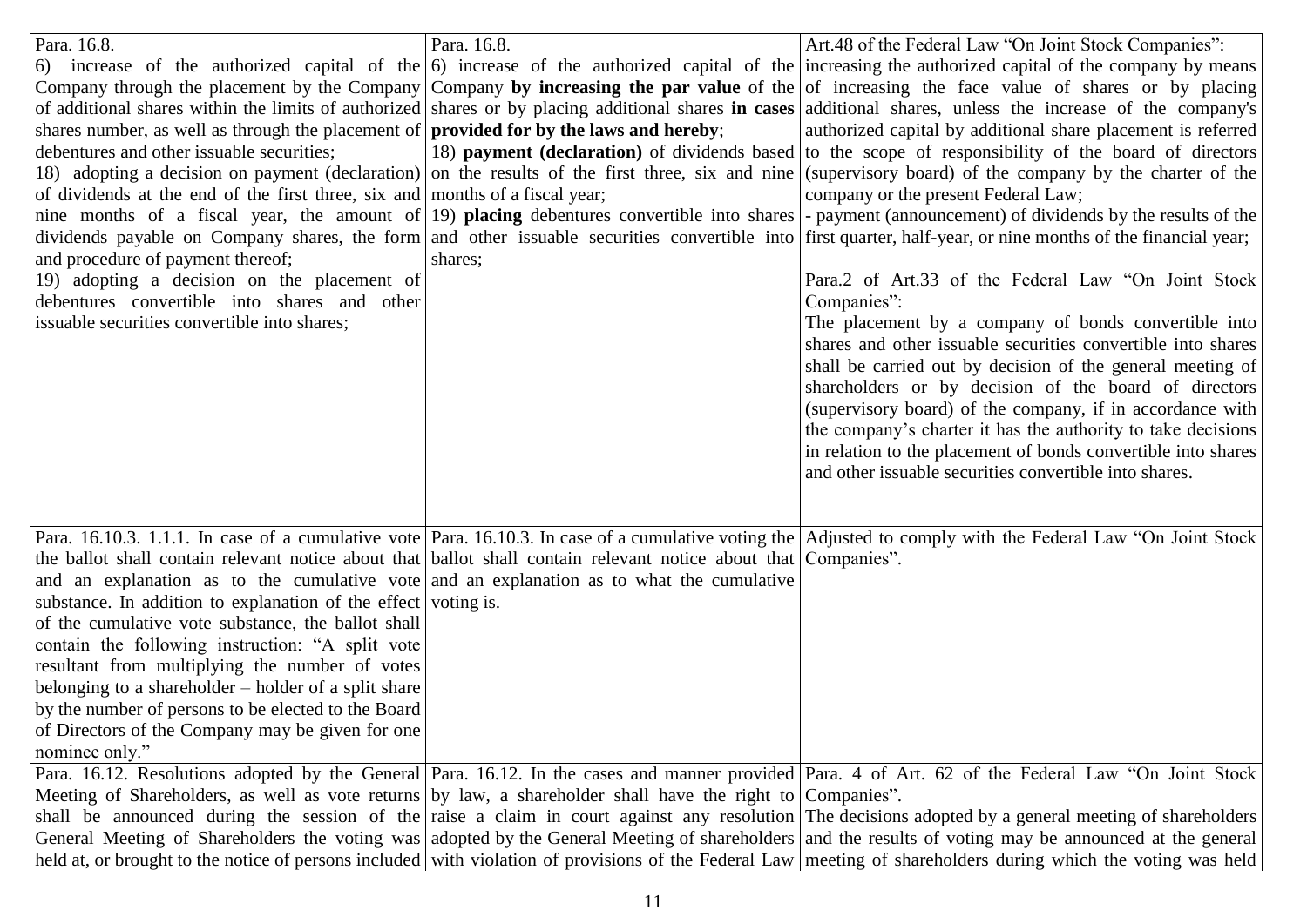|                                                                                                              |                                                           | in the list of persons entitled to attend the General («On Joint Stock Companies», other statutes or and must be made available to the persons included in the      |
|--------------------------------------------------------------------------------------------------------------|-----------------------------------------------------------|---------------------------------------------------------------------------------------------------------------------------------------------------------------------|
|                                                                                                              |                                                           | Meeting within 10 (ten) days after the minutes of regulations of the Russian Federation, or the list of persons entitled to attend the general meeting of           |
| vote returns are completed in the form of vote Articles of Association of the Company.                       |                                                           | shareholders in the form of a report on the results of voting                                                                                                       |
| returns report and in the order stipulated for the                                                           |                                                           | in the manner envisaged for a notice of a forthcoming                                                                                                               |
| notice of the General Meeting of Shareholders.                                                               |                                                           | general meeting of shareholders not later than four working                                                                                                         |
| The list of information to be included into the                                                              |                                                           | days after the date of closing of the general meeting of                                                                                                            |
| report on vote returns of a General Meeting of                                                               |                                                           | shareholders or the end date of accepting voting ballots                                                                                                            |
| shareholders, as well as the procedure of drawing                                                            |                                                           | when the general meeting of shareholders is held in the                                                                                                             |
| up the vote returns report are provided in                                                                   |                                                           | form of absentee voting.                                                                                                                                            |
| paragraphs 14.6, 14.7 of Article 14 of the                                                                   |                                                           |                                                                                                                                                                     |
| Provisions on the General Meeting of Shareholders                                                            |                                                           | Para. 7 of Art. 49 of the Federal Law "On Joint Stock                                                                                                               |
| of JSC "Aeroflot".                                                                                           |                                                           | Companies".                                                                                                                                                         |
| A shareholder shall have the right to raise a                                                                |                                                           | A shareholder shall have the right to appeal to a court a                                                                                                           |
| claim in court against any resolution of the General                                                         |                                                           | decision adopted by the general meeting of shareholders in                                                                                                          |
| Meeting adopted with violation of the provisions of                                                          |                                                           | violation of the requirements of this Federal Law, other                                                                                                            |
| the Federal Law «On Joint Stock Companies»,                                                                  |                                                           | laws of the Russian Federation, and the charter of the                                                                                                              |
| other statutes or regulations of the Russian                                                                 |                                                           | company, if he/she/it did not take part in the general                                                                                                              |
| Federation, the Articles of Association of the                                                               |                                                           | meeting of shareholders or he/she/it voted against the                                                                                                              |
| Company if the shareholder has not attended the                                                              |                                                           | adoption of such decision and his/her/its rights and (or)                                                                                                           |
| Meeting or voted against the resolution in question                                                          |                                                           | legal interests were violated by the said decision. The court                                                                                                       |
| and the said resolution infringes upon the                                                                   |                                                           | shall have the right, taking into account all the                                                                                                                   |
| shareholder's rights and legitimate interests.                                                               |                                                           | circumstances of the case, to leave the decision appealed in                                                                                                        |
|                                                                                                              |                                                           | force, if the vote of such shareholder could not influence the                                                                                                      |
|                                                                                                              |                                                           | results of the voting, the violation permitted was not                                                                                                              |
|                                                                                                              |                                                           | material, and the decision did not injure the particular                                                                                                            |
|                                                                                                              |                                                           | shareholder.                                                                                                                                                        |
| Para. 16.14, the first paragraph.                                                                            | Para. 16.14, the first paragraph.                         | Para. 1 of Art. 56 of the Federal Law "On Joint Stock                                                                                                               |
| For the purpose of arranging and summing up vote $ A$ specialized registrar of the Company shall Companies". |                                                           |                                                                                                                                                                     |
|                                                                                                              |                                                           | returns a Tallying Commission shall be set up the $\vert$ <b>carry</b> out the functions of the Tallying In a company having its register of shareholders held by a |
| functions of which are carried out by a specialized <b>Commission.</b>                                       |                                                           | registrar the latter may be vested with responsibility for                                                                                                          |
| registrar of the Company. No other registrars can                                                            |                                                           | performing the functions of a vote counting commission. In                                                                                                          |
| be appointed to carry out the functions of the                                                               |                                                           | a company with more than 500 shareholders owning voting                                                                                                             |
| Tallying Commission.                                                                                         |                                                           | shares the functions of a vote counting commission shall be                                                                                                         |
|                                                                                                              |                                                           | performed by the registrar.                                                                                                                                         |
| There was no such paragraph.                                                                                 |                                                           | <b>Para. 16.17. The minutes and the vote returns</b> Para. 4 of Art. 52 of the Federal Law "On Joint Stock"                                                         |
|                                                                                                              | protocol shall be brought to the attention of Companies". |                                                                                                                                                                     |
|                                                                                                              |                                                           | the persons included in the list of persons The text of the Articles of Association was adjusted to                                                                 |
|                                                                                                              | entitled to attend the General Meeting of comply with.    |                                                                                                                                                                     |
|                                                                                                              | shareholders in the form of a vote returns                |                                                                                                                                                                     |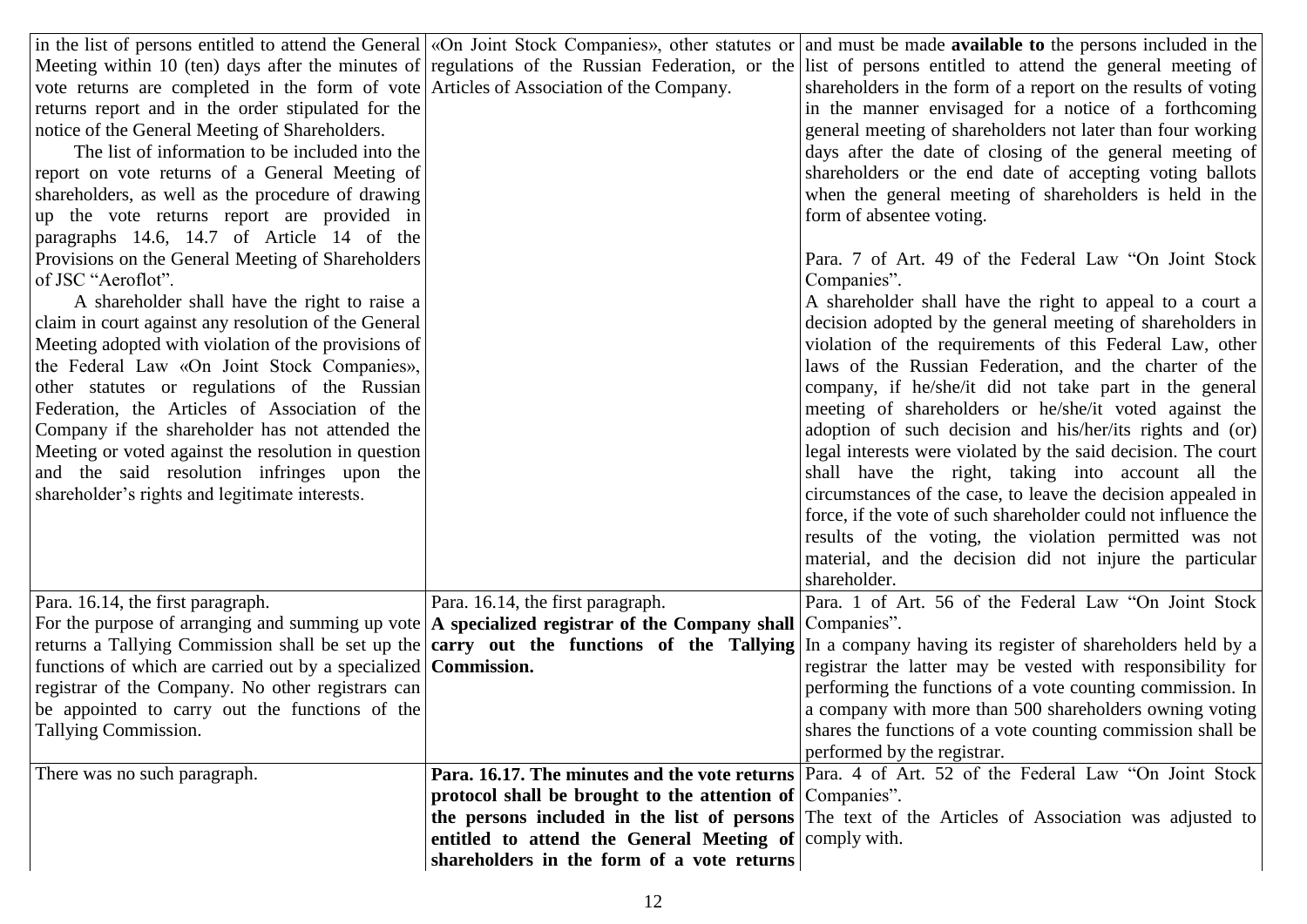|                                                                                                        | protocol in the manner prescribed for the          |                                                                                                                                                                       |
|--------------------------------------------------------------------------------------------------------|----------------------------------------------------|-----------------------------------------------------------------------------------------------------------------------------------------------------------------------|
|                                                                                                        | notice of the General Meeting of shareholders      |                                                                                                                                                                       |
|                                                                                                        | not later than four working days after the         |                                                                                                                                                                       |
|                                                                                                        | date of closing of the General Meeting of          |                                                                                                                                                                       |
|                                                                                                        | Shareholders or the deadline for receipt of        |                                                                                                                                                                       |
|                                                                                                        | ballots if<br>the General<br><b>Meeting</b><br>of  |                                                                                                                                                                       |
|                                                                                                        | shareholders is held in the form of absentee       |                                                                                                                                                                       |
|                                                                                                        | voting.                                            |                                                                                                                                                                       |
| Para. 17.2, the first and the second paragraphs:                                                       | Para. 17.2, the first and the second paragraphs:   | Para. 2 of Art. 53 of the Federal Law "On Joint Stock                                                                                                                 |
| Notice of a General Meeting of Shareholders of the                                                     | A notice of a General Meeting of Shareholders      | Companies".                                                                                                                                                           |
| Company shall be given at least 30 (thirty) days                                                       | of the Company must be given not later than 30     |                                                                                                                                                                       |
| before the date thereof.                                                                               | (thirty) days before the date thereof unless a     |                                                                                                                                                                       |
| In case provided in paragraph 2 of Article 53 of the <b>longer period is provided for by the laws.</b> |                                                    |                                                                                                                                                                       |
| Federal Law "On Joint Stock Companies" the                                                             |                                                    |                                                                                                                                                                       |
| notice of an Extraordinary General Meeting of                                                          |                                                    |                                                                                                                                                                       |
| Shareholders shall be given not later than 70                                                          |                                                    |                                                                                                                                                                       |
| (seventy) days before the date thereof.                                                                |                                                    |                                                                                                                                                                       |
|                                                                                                        |                                                    |                                                                                                                                                                       |
|                                                                                                        |                                                    |                                                                                                                                                                       |
| Para. 17.2 the third paragraph.                                                                        | Para. 17.2 the third paragraph.                    | Art. 52 of the Federal Law "On Joint Stock Companies".                                                                                                                |
| The notice to persons included in the list of                                                          | The notice to persons included in the list of      |                                                                                                                                                                       |
| persons entitled to attend the General Meeting of persons entitled to attend the General Meeting       |                                                    |                                                                                                                                                                       |
| Shareholders shall be made by a written notice of Shareholders shall be made by <b>publication of</b>  |                                                    |                                                                                                                                                                       |
| delivered by registered mail or by delivery thereof $\vert$ the relevant information on the official   |                                                    |                                                                                                                                                                       |
| to every such person by hand against receipt, and website of the Company in the Internet at the        |                                                    |                                                                                                                                                                       |
| by publishing an announcement in periodicals <b>address: www.aeroflot.ru.</b> Additionally the         |                                                    |                                                                                                                                                                       |
| ("Rossiyskaya Gazeta" or "Commersant", or notice of a General Meeting of Shareholders                  |                                                    |                                                                                                                                                                       |
| "Vedomosty). Additionally the notice of a General   may be published in other printed media or         |                                                    |                                                                                                                                                                       |
| Meeting of Shareholders may be published in other other mass media accessible to all shareholders      |                                                    |                                                                                                                                                                       |
| printed media or other mass media accessible to all of the Company.                                    |                                                    |                                                                                                                                                                       |
| shareholders of the Company.                                                                           |                                                    |                                                                                                                                                                       |
| Para. 17.3.1.                                                                                          | Para. 17.3.1.                                      | Para. 3 of Art. 52 of the Federal Law "On Joint Stock                                                                                                                 |
| The information (materials) to be made                                                                 | The information (materials) to be made Companies". |                                                                                                                                                                       |
|                                                                                                        |                                                    | available to persons entitled to attend the General available to persons entitled to attend the The information (materials) that must be presented to                 |
|                                                                                                        |                                                    | Meeting of Shareholders during the preparation for General Meeting of Shareholders during the persons entitled to attend the general meeting of                       |
|                                                                                                        |                                                    | the General Meeting shall include the annual report preparation for the General Meeting shall shareholders in preparation for holding such a meeting shall            |
|                                                                                                        |                                                    | and annual accounting statements of the Company, include the annual accounting statements of the be as follows: annual financial statements, in particular, an        |
|                                                                                                        |                                                    | opinion of the Audit Commission on the reliability Company, <b>including the opinion of the</b> auditor's report, statement of the company's in-house audit           |
|                                                                                                        |                                                    | of the information contained in the annual reports <b>Auditor</b> , the opinion of the Audit Commission commission (auditor) on the results of verification of annual |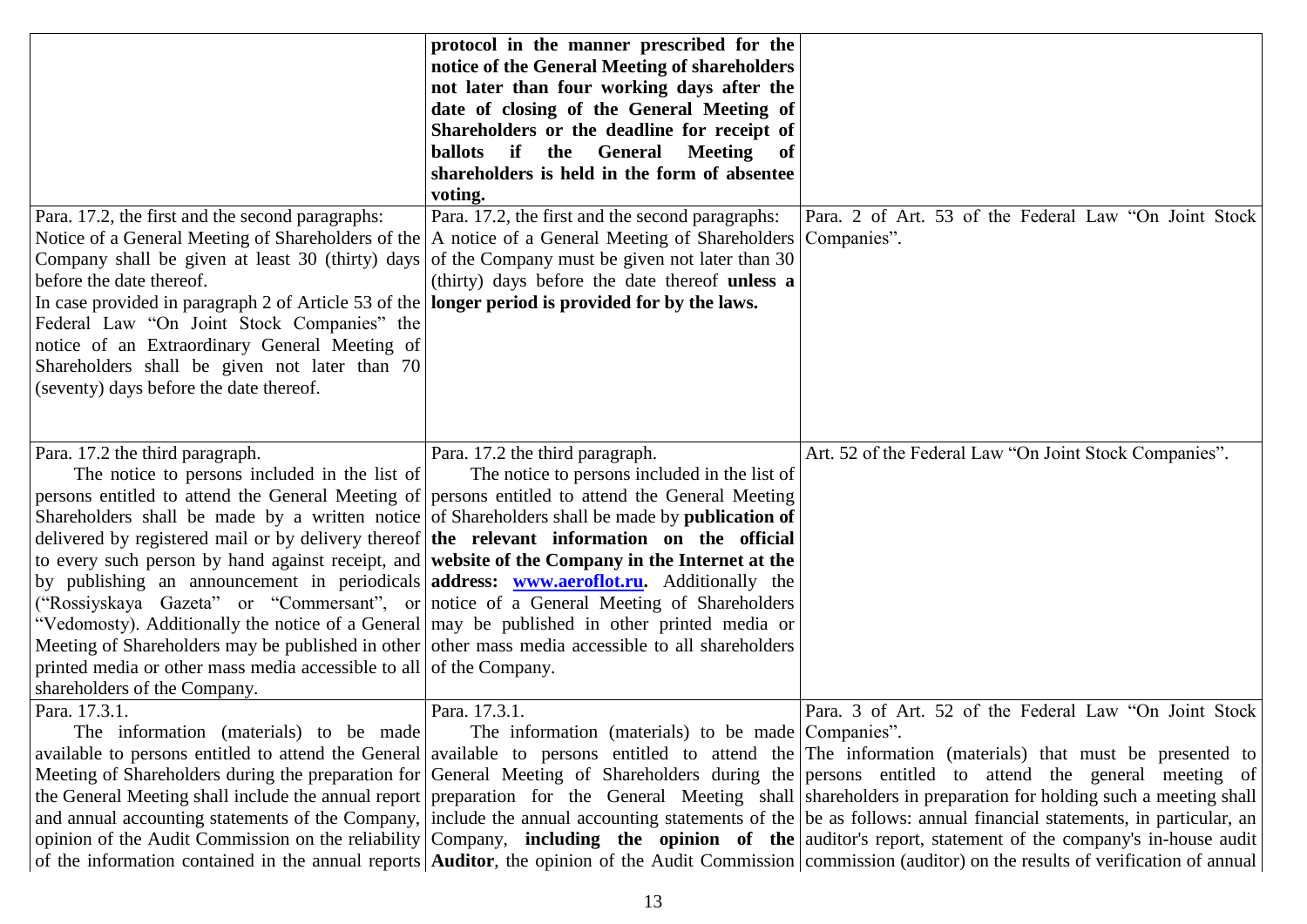|                                                                                                                                      |                                                         | of the Company and the Auditor of the Company of the Company on the results of the <b>auditing of</b> financial statements, information on nominees to the       |
|--------------------------------------------------------------------------------------------------------------------------------------|---------------------------------------------------------|------------------------------------------------------------------------------------------------------------------------------------------------------------------|
|                                                                                                                                      |                                                         | on the results of the annual auditing of the financial the annual accounting statements, information company's executive bodies, board of directors (supervisory |
|                                                                                                                                      |                                                         | and business activities of the Company, on the nominees for election to the Board of board), in-house audit commission (auditor), vote counting                  |
|                                                                                                                                      |                                                         | information on the nominees for election to the Directors of the Company and to the Audit commission, draft amendments to the charter of the                     |
|                                                                                                                                      |                                                         | Board of Directors and to the Audit Commission of Commission of the Company, recommendations company or a new version of the charter of the company,             |
|                                                                                                                                      |                                                         | the Company, recommendations of the Board of of the Board of Directors of the Company on the draft in-house documents of the company, draft decisions of         |
|                                                                                                                                      |                                                         | Directors on the allocation of the profit including allocation of the profit including the amount of the general meeting of shareholders, the information        |
|                                                                                                                                      |                                                         | the amount of dividends payable on the Company dividends payable on the Company shares and provided for by paragraph 5 of Article 32.1 of this Federal           |
|                                                                                                                                      |                                                         | shares and procedures of payment thereof, and of procedures of payment thereof, and of the losses Law on shareholder agreements concluded within one year        |
|                                                                                                                                      |                                                         | the losses of the Company at the end of a fiscal of the Company at the end of a fiscal year, before the date of the general meeting of shareholders and          |
|                                                                                                                                      |                                                         | year, proposed changes and amendments to the proposed changes and amendments to the the information (documents) stipulated by the charter of the                 |
| Articles of Association of the Company or a draft Articles of Association of the Company or a company.                               |                                                         |                                                                                                                                                                  |
| new revision thereof, and other information as draft new revision thereof, and other                                                 |                                                         |                                                                                                                                                                  |
| provided by the applicable legislation of Russian information as provided by the applicable                                          |                                                         |                                                                                                                                                                  |
| Federation and the Articles of Association of the legislation of Russian Federation and the                                          |                                                         |                                                                                                                                                                  |
| Company.                                                                                                                             | Articles of Association of the Company.                 |                                                                                                                                                                  |
| The list of information to be included in the                                                                                        |                                                         |                                                                                                                                                                  |
| annual report of the Company, as well as the                                                                                         |                                                         |                                                                                                                                                                  |
| procedures of preparing thereof are provided in                                                                                      |                                                         |                                                                                                                                                                  |
| paragraph 5.6 of Article 5 of the Provisions on the                                                                                  |                                                         |                                                                                                                                                                  |
| General Meeting of Shareholders of JSC                                                                                               |                                                         |                                                                                                                                                                  |
| "Aeroflot".                                                                                                                          |                                                         |                                                                                                                                                                  |
| Para. 17.3.4 the first paragraph.                                                                                                    | Para. 17.3.4 the first paragraph.                       | Para. 3 of Art. 52 of the Federal Law "On Joint Stock                                                                                                            |
| The information (materials) detailed in the list of                                                                                  | The Information (materials) detailed in the Companies". |                                                                                                                                                                  |
| the information to be made available to list of the information to be made available to Adjusted to comply with the text of the law. |                                                         |                                                                                                                                                                  |
| shareholders during the preparation for the General shareholders during the preparation for the                                      |                                                         |                                                                                                                                                                  |
| Meeting of Shareholders, within 30 (thirty) days General Meeting of Shareholders, within 30                                          |                                                         |                                                                                                                                                                  |
| prior to the General Meeting date shall be made (thirty) days prior to the General Meeting of                                        |                                                         |                                                                                                                                                                  |
| available to persons entitled to attend the General Shareholders shall be made available to persons                                  |                                                         |                                                                                                                                                                  |
| Meeting of the Shareholders in the office at the entitled to attend the General Meeting of the                                       |                                                         |                                                                                                                                                                  |
| Company's domicile, as well as at alternative Shareholders in the office at the Company's                                            |                                                         |                                                                                                                                                                  |
| locations the addresses of which are to be specified domicile, as well as at alternative locations the                               |                                                         |                                                                                                                                                                  |
| in the notice of the General Meeting of addresses of which are specified in the notice of                                            |                                                         |                                                                                                                                                                  |
| Shareholders.                                                                                                                        | the General Meeting of Shareholders.                    |                                                                                                                                                                  |
|                                                                                                                                      |                                                         | Para. 17.5.1. Any motions to include items in the Para. 17.5.1. Any motions to include items in Order of the Federal Financial Markets Service of Russia         |
|                                                                                                                                      |                                                         | agenda and nominations for elections to the Board the agenda and nominations for elections to the No. 12-6/pz-n of February 02, 2012 "On the Adoption of         |
|                                                                                                                                      |                                                         | of Directors and to the Audit Commission of the Board of Directors and to the Audit Regulations on Supplementary Requirements to General                         |
| Company may be made by way of:                                                                                                       |                                                         | Commission of the Company may be made by Shareholders Meeting Preparation, Convocation and                                                                       |
| mailing to the address (domicile) of the way of:                                                                                     |                                                         | Holding Order"                                                                                                                                                   |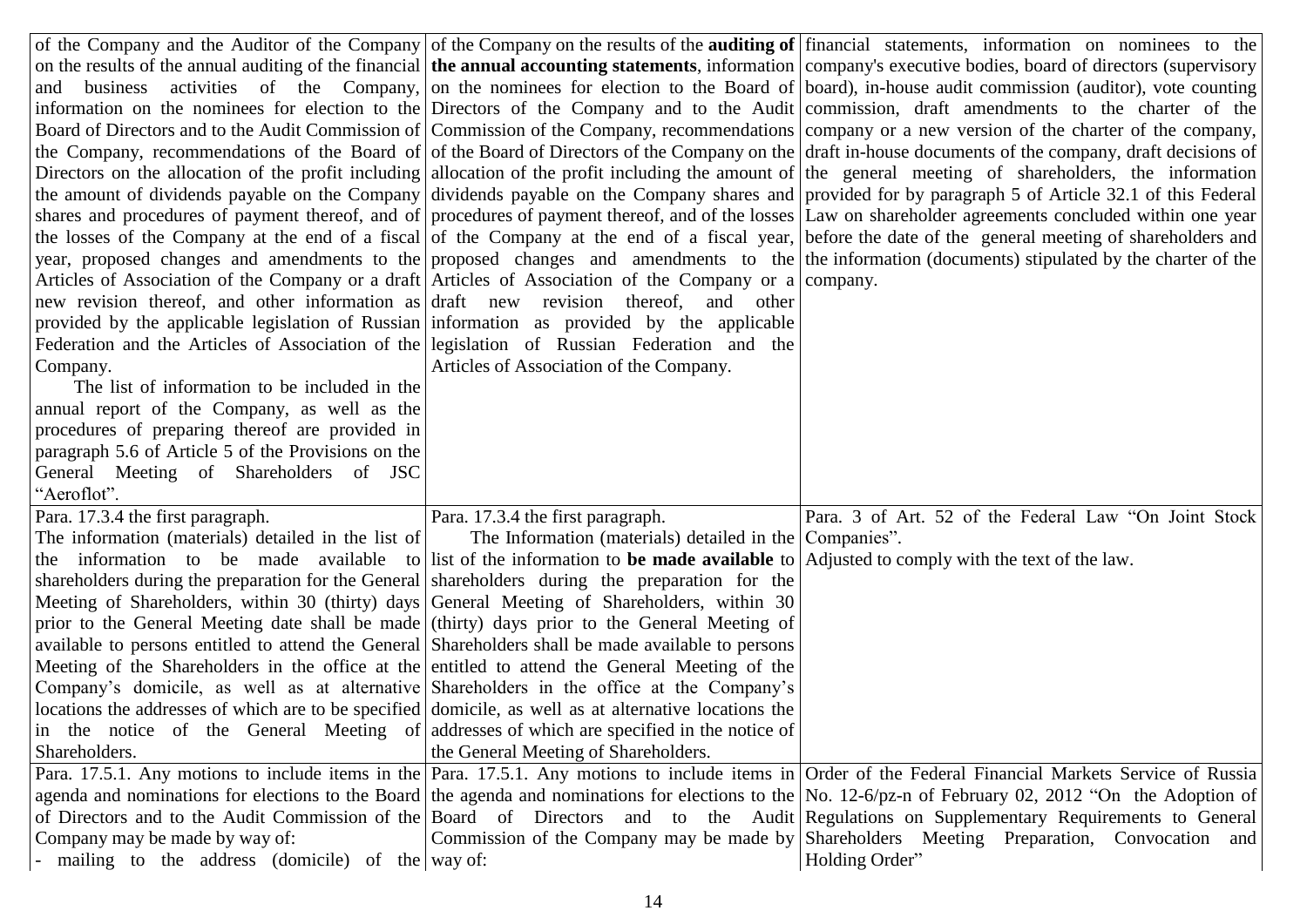| permanent executive body of the Company  - mailing to the address of the Company                                   |                                                                                   |                                                                                                                                                                                                            |
|--------------------------------------------------------------------------------------------------------------------|-----------------------------------------------------------------------------------|------------------------------------------------------------------------------------------------------------------------------------------------------------------------------------------------------------|
| indicated in the Unified State Register of Legal indicated in the Unified State Register of Legal                  |                                                                                   |                                                                                                                                                                                                            |
| Entities or to the addresses provided in the Articles Entities;                                                    |                                                                                   |                                                                                                                                                                                                            |
| of Association of the Company;                                                                                     |                                                                                   |                                                                                                                                                                                                            |
| Para. 17.7. The Board of Directors must consider Para. 17.7. The Board of Directors of the Technical editing.      |                                                                                   |                                                                                                                                                                                                            |
| all the submitted proposals and make a decision Company must consider all the submitted                            |                                                                                   |                                                                                                                                                                                                            |
| either to include the proposed item(s) into the proposals and make a decision either to include                    |                                                                                   |                                                                                                                                                                                                            |
| agenda or to refuse to do so not later than 5 (five) the proposed item(s) into the agenda or to refuse             |                                                                                   |                                                                                                                                                                                                            |
| days after the term specified in Article 17.4 hereof. to do so not later than 5 (five) days after the              |                                                                                   |                                                                                                                                                                                                            |
| Any item proposed by a shareholder (shareholders) expiry of the term specified in Article 17.4                     |                                                                                   |                                                                                                                                                                                                            |
| is to be included in the agenda of a General hereof. Any item proposed by a shareholder                            |                                                                                   |                                                                                                                                                                                                            |
| Meeting of Shareholders, as well as nominees are (shareholders) is to be included in the agenda of                 |                                                                                   |                                                                                                                                                                                                            |
| to be included into the ballot for the elections to the $ a \text{ General Meeting of Sharedholders, as well as }$ |                                                                                   |                                                                                                                                                                                                            |
| Board of Directors and the Audit Commission of nominees are to be included into the ballot for                     |                                                                                   |                                                                                                                                                                                                            |
| the Company with the exception of cases when:                                                                      | the elections to the Board of Directors of the                                    |                                                                                                                                                                                                            |
|                                                                                                                    | - the motion does not comply with the Company and the Audit Commission of the     |                                                                                                                                                                                                            |
| requirements of paragraphs 17.5, 17.5.2, 17.5.4., Company with the exception of the cases when:                    |                                                                                   |                                                                                                                                                                                                            |
| and 17.6 of Article 17 of these Articles of                                                                        | - the motion does not comply with the                                             |                                                                                                                                                                                                            |
| Association.                                                                                                       | requirements of these Articles of Association                                     |                                                                                                                                                                                                            |
|                                                                                                                    | or the laws.                                                                      |                                                                                                                                                                                                            |
|                                                                                                                    |                                                                                   |                                                                                                                                                                                                            |
| Para. 18.2 the second paragraph.                                                                                   | Para. 18.2 the second paragraph.                                                  | Para. 2 of Art. 55 of the Federal Law "On Joint Stock                                                                                                                                                      |
|                                                                                                                    | In case the proposed agenda of an In cases the proposed agenda of the Companies". |                                                                                                                                                                                                            |
|                                                                                                                    |                                                                                   | Extraordinary General Meeting of Shareholders Extraordinary General Meeting of Shareholders If the agenda proposed for the extraordinary general                                                           |
|                                                                                                                    |                                                                                   | contains the item of elections of members to the contains the item of elections of the members to meeting of shareholders includes the item of election of                                                 |
|                                                                                                                    |                                                                                   | Board of Directors of the Company who are to be the Board of Directors who are to be elected by members of the board of directors (supervisory board) of                                                   |
|                                                                                                                    |                                                                                   | elected by cumulative vote the General Meeting of cumulative vote the General Meeting of the company such a general meeting of shareholders shall                                                          |
|                                                                                                                    |                                                                                   | Shareholders shall be held within 70 days from the Shareholders shall be held within 95 (ninety- be convened within 95 days after the filing of the request                                                |
|                                                                                                                    |                                                                                   | date of the delivery of the request to convene the <i>five</i> ) days from the date of the request to for convocation of an extraordinary general meeting of                                               |
| Extraordinary General Meeting of Shareholders.                                                                     |                                                                                   | convene the Extraordinary General Meeting of shareholders, unless a shorter term is required by the charter                                                                                                |
|                                                                                                                    | Shareholders.                                                                     | of the company.                                                                                                                                                                                            |
|                                                                                                                    |                                                                                   | Para. 18.4.1. The request to convene the Para. 18.4.1. The request to convene the Order of the Federal Financial Markets Service of Russia                                                                 |
| Extraordinary General Meeting may be made by:                                                                      |                                                                                   | Extraordinary General Meeting may be made No. 12-6/pz-n of February 02, 2012 "On the Adoption of                                                                                                           |
| - mail to the address (location) of the permanent   by:                                                            |                                                                                   |                                                                                                                                                                                                            |
| executive body of the Company indicated in                                                                         | mail to the address of the Company                                                | Shareholders Meeting Preparation, Convocation and                                                                                                                                                          |
| the Unified State Register of Legal Entities, to                                                                   | indicated in the Unified State Register of Holding Order"                         |                                                                                                                                                                                                            |
| the addresses listed in the Articles of                                                                            | Legal Entities;                                                                   |                                                                                                                                                                                                            |
| Association of the Company;                                                                                        |                                                                                   |                                                                                                                                                                                                            |
|                                                                                                                    |                                                                                   | Regulations on Supplementary Requirements to General<br>Para. 18.6. The decision of the Board of Directors Para. 18.6. The decision of the Board of Para. 8 of Art. 55 of the Federal Law "On Joint Stock" |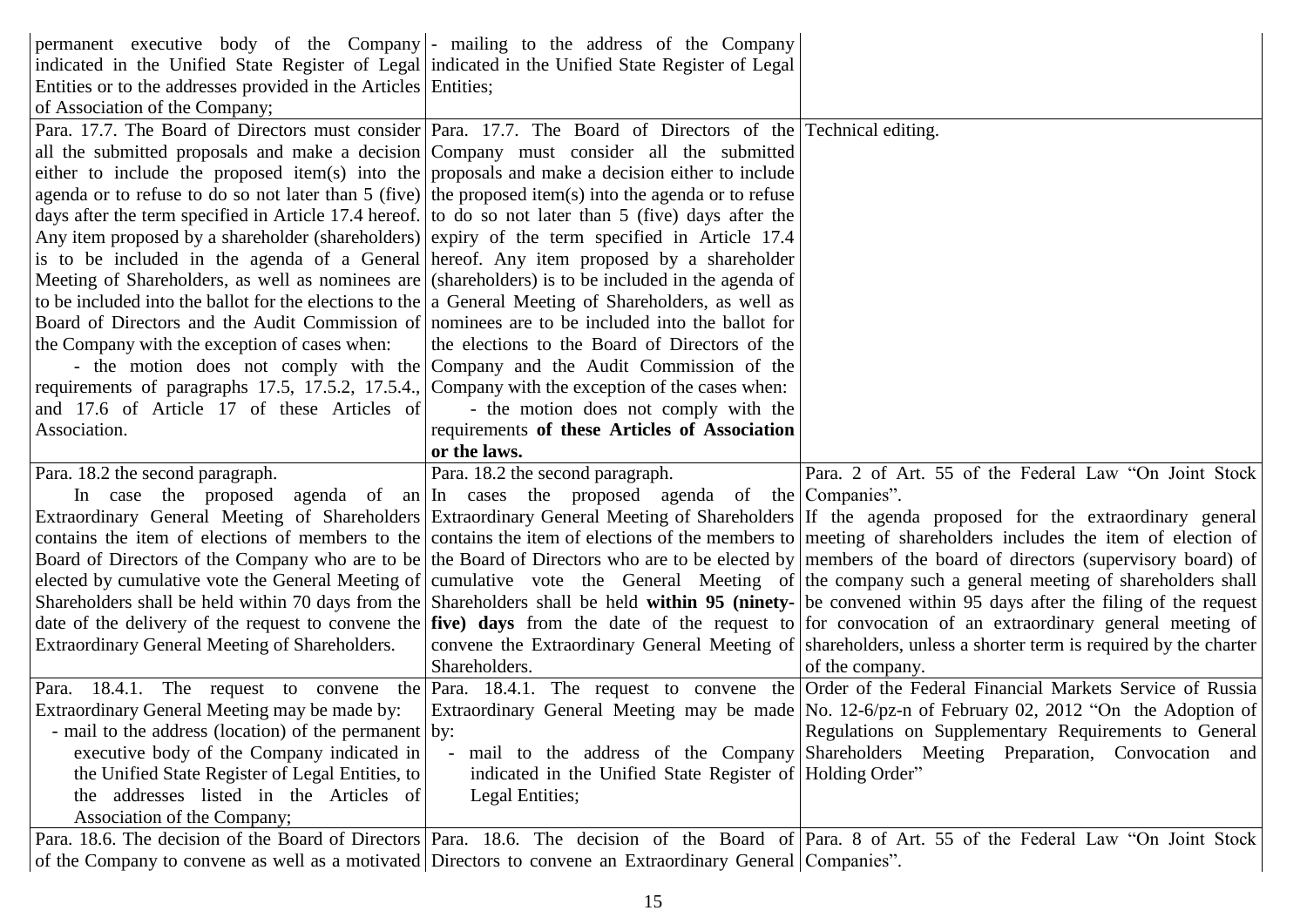|                                                                                                             |                                             | refusal to call the Extraordinary General Meeting   Meeting of shareholders or a motivated refusal   If the board of directors (supervisory board) of the company |
|-------------------------------------------------------------------------------------------------------------|---------------------------------------------|-------------------------------------------------------------------------------------------------------------------------------------------------------------------|
|                                                                                                             |                                             | of Shareholders shall be advised to the persons to convene an Extraordinary General Meeting of fails to adopt a decision to convene an extraordinary general      |
|                                                                                                             |                                             | requesting to convene such a meeting not later than Shareholders shall be advised to the persons meeting of shareholders or adopts a decision to refuse to        |
|                                                                                                             |                                             | three days from the date of adoption of such a requesting to convene an Extraordinary General convene it, within the term established by the present              |
| decision.                                                                                                   |                                             | Meeting of shareholders not later than three Federal Law, the body of the company or the persons                                                                  |
|                                                                                                             |                                             | The decision by the Board of Directors to days from the date of adoption of such a requesting to convene the extraordinary general meeting of                     |
| refuse to convene the Extraordinary General decision.                                                       |                                             | shareholders may apply to a court to force the company to                                                                                                         |
| Meeting may be appealed against in court.                                                                   |                                             | hold an extraordinary general meeting of shareholders.                                                                                                            |
|                                                                                                             |                                             | Para. 18.7. If during the established time the Board   Para. 18.7. If during the established time the   Para. 8 of Art. 55 of the Federal Law "On Joint Stock     |
| of Directors of the Company fails to make the Board of Directors fails to make the decision to Companies".  |                                             |                                                                                                                                                                   |
|                                                                                                             |                                             | decision to convene the General Meeting of convene the Extraordinary General Meeting of If the board of directors (supervisory board) of the company              |
|                                                                                                             |                                             | Shareholders or the decision is made to refuse to Shareholders or the decision is made to refuse to fails to adopt a decision to convene an extraordinary general |
|                                                                                                             |                                             | call the General Meeting of Shareholders, the convene the Extraordinary General Meeting of meeting of shareholders or adopts a decision to refuse to              |
|                                                                                                             |                                             | Extraordinary General Meeting may be convened shareholders, the body of the Company or the convene it, within the term established by the present                 |
|                                                                                                             |                                             | by bodies and persons that made the request. The <b>persons</b> requesting to convene the Federal Law, the body of the company or the persons                     |
|                                                                                                             |                                             | bodies and persons requesting to convene the Extraordinary General Meeting of requesting to convene the extraordinary general meeting of                          |
|                                                                                                             |                                             | Extraordinary General Meeting of Shareholders Shareholders may apply to a court to force shareholders may apply to a court to force the company to                |
|                                                                                                             |                                             | shall have the powers required to convene and hold the Company to hold an extraordinary hold an extraordinary general meeting of shareholders.                    |
| the Extraordinary General Meeting as provided in <b>general meeting of shareholders</b> .                   |                                             |                                                                                                                                                                   |
| the Federal Law «On Joint Stock Companies» and                                                              |                                             |                                                                                                                                                                   |
| in the Articles of Association of the Company.                                                              |                                             |                                                                                                                                                                   |
| In this case, by decision of the General Meeting of                                                         |                                             |                                                                                                                                                                   |
| Shareholders, the costs for arranging<br>and                                                                |                                             |                                                                                                                                                                   |
| conducting the General Meeting of<br>the                                                                    |                                             |                                                                                                                                                                   |
| Shareholders may be reimbursed from the                                                                     |                                             |                                                                                                                                                                   |
| Company's funds.                                                                                            |                                             |                                                                                                                                                                   |
|                                                                                                             |                                             | Para. 19.2. The competence of the Board of Para. 19.2. The competence of the Board of The relevant changes are provided for by the Action Plan                    |
|                                                                                                             |                                             | Directors of the Company shall cover the issues of Directors of the Company shall cover the issues ("roadmap") for improving the corporate management             |
| overall management of the Company business of overall management of the Company practices of JSC "Aeroflot" |                                             |                                                                                                                                                                   |
| except for issues falling within the competence of business except issues falling within the                |                                             |                                                                                                                                                                   |
| the General Meeting of the Shareholders.                                                                    | competence of the General Meeting of the    |                                                                                                                                                                   |
| The following issues shall fall within the Shareholders.                                                    |                                             |                                                                                                                                                                   |
| competence of the Board of Directors of the                                                                 | The following issues shall fall within the  |                                                                                                                                                                   |
| Company:                                                                                                    | competence of the Board of Directors of the |                                                                                                                                                                   |
| 16) approval of the internal documents of the Company:                                                      |                                             |                                                                                                                                                                   |
| Company regulating operations of the Board of $ 16\rangle$ approval of the internal documents of the        |                                             |                                                                                                                                                                   |
| Directors of the Company, except for the Company regulating the operations of the Board                     |                                             |                                                                                                                                                                   |
| Provisions on the Board of Directors of OJSC of Directors and commissions of the Board of                   |                                             |                                                                                                                                                                   |
| "Aeroflot";                                                                                                 | Directors of the Company, except for the    |                                                                                                                                                                   |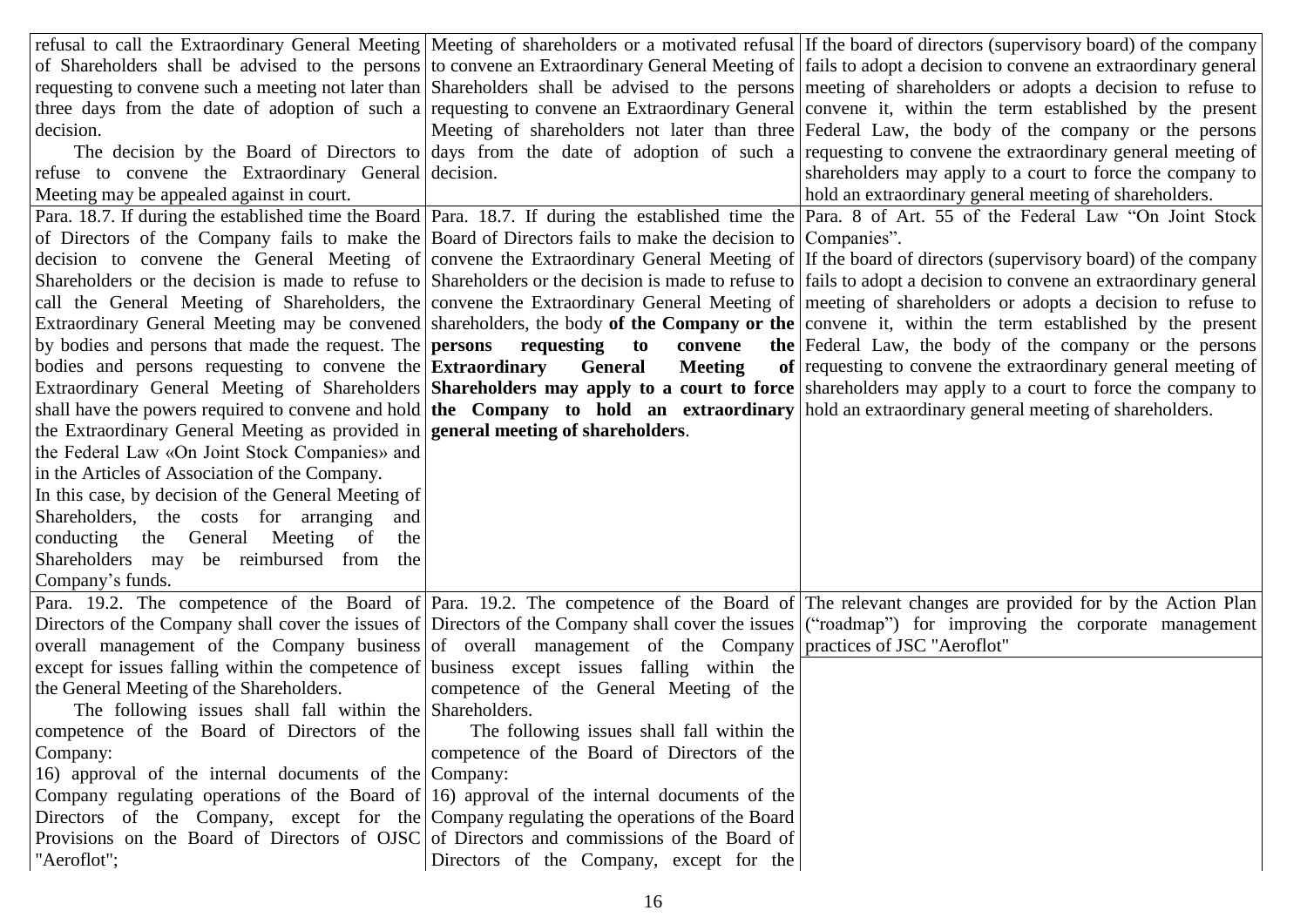22) approval of a transaction or several Provisions on Board of Directors of the interconnected transactions (including loans, **Company as well as the general policy of risk**  credits, pledges, guaranties), other than the **management and internal control of the**  transactions effected in the course of the **Company, defining the principles and**  Company's regular business operations, in **approaches to organizing the system of risk**  connection with a purchase, alienation or possible **management and internal control in the**  alienation by the Company directly or indirectly of **Company;** assets the total value of which exceeds 100,000,000 22) approval of a transaction or several (one hundred million) US dollars (or the equivalent interconnected transactions (including loans, of the said amount) at the date of adoption of the credits, pledges, guaranties), other than decision on the approval of the relevant transaction transactions carried out in the course of the and is no more than 25 (twenty fife) percent of the Company's regular business operations, in balance sheet value of the Company's assets connection with a purchase, alienation or assessed according to the Company's financial possible alienation by the Company directly or statements at the latest reporting date, as well as indirectly of assets the total value of which approval of transactions for sale and purchase of exceeds  $100,000,000$  (one hundred million) US aircraft, financial lease (leasing) of aircraft, long dollars (or equivalent of the said amount) at the term leasing of aircraft (above 1 year), aircraft date of the decision on the approval of the mortgage as a security for financing and relevant transaction and is less than 25 (twentyrefinancing of credits, except for cases when such five) percent of the balance sheet value of the transaction are approved in the order established Company's assets assessed according to the for approvals of major transactions or transactions Company's financial statements at the latest involving specific interests;

reporting date, as well as approval of transactions for sale and purchase of aircraft, financial lease (leasing) of aircraft, long term leasing of aircraft (above 1 year), aircraft mortgage as a security for financing and refinancing of credits, except for cases when such transactions are approved in the order established for approval of major transactions or transactions involving specific interests;

**24) determining the position of the Company and its representatives during the consideration by the management bodies of subsidiaries of approval of a transaction or a series of related transactions of subsidiary companies (including loan, credit, mortgage, guarantee), except for transactions made in the course of their ordinary business activities related to the acquisition, alienation**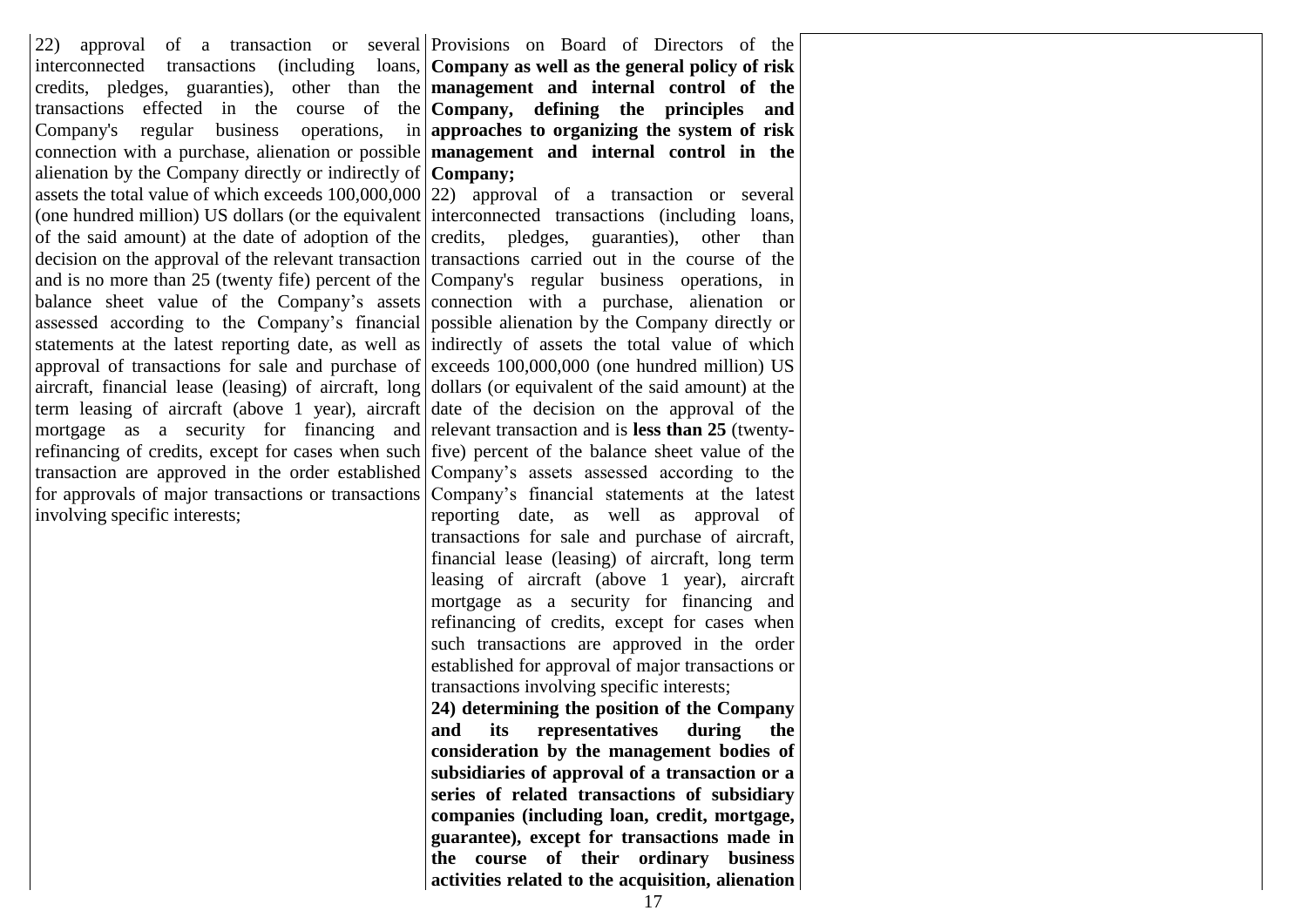|                                                                                                          | or possibility of alienation by a subsidiary,<br>directly or indirectly, of assets, the cost of<br>which exceeds 100,000,000 (one hundred<br>million) US dollars (or its equivalent) as of<br>the date of the decision on the approval of the |                                                                                                                                                                                                                                                                                                                    |
|----------------------------------------------------------------------------------------------------------|-----------------------------------------------------------------------------------------------------------------------------------------------------------------------------------------------------------------------------------------------|--------------------------------------------------------------------------------------------------------------------------------------------------------------------------------------------------------------------------------------------------------------------------------------------------------------------|
|                                                                                                          | relevant transaction;                                                                                                                                                                                                                         |                                                                                                                                                                                                                                                                                                                    |
|                                                                                                          | 26) taking decisions on alienation by the                                                                                                                                                                                                     |                                                                                                                                                                                                                                                                                                                    |
|                                                                                                          | Company of treasury shares and quasi-<br>treasury shares.                                                                                                                                                                                     |                                                                                                                                                                                                                                                                                                                    |
|                                                                                                          |                                                                                                                                                                                                                                               | Para. 19.5. The number of the members of the Para. 19.5. The number of the members of the Para. 2 of Art. 66 of Federal Law «On Joint Stock                                                                                                                                                                        |
| Executive Board shall not be more than a quarter of Executive Board shall not be more than a Companies». |                                                                                                                                                                                                                                               |                                                                                                                                                                                                                                                                                                                    |
| the total number of members of the Board of quarter of the total number of members of the                |                                                                                                                                                                                                                                               |                                                                                                                                                                                                                                                                                                                    |
| Directors. The General Director of the Company Board of Directors and none of the members of             |                                                                                                                                                                                                                                               |                                                                                                                                                                                                                                                                                                                    |
| can not be the Chairman of the Board of Directors the Executive Board can be the Chairman of the         |                                                                                                                                                                                                                                               |                                                                                                                                                                                                                                                                                                                    |
| of the Company.                                                                                          | Board of Directors of the Company.                                                                                                                                                                                                            |                                                                                                                                                                                                                                                                                                                    |
|                                                                                                          |                                                                                                                                                                                                                                               | Para. 19.8. The Board of Directors, by the majority Para. 19.8. The Board of Directors, by the The formal inclusion of the powers of the Executive                                                                                                                                                                 |
|                                                                                                          |                                                                                                                                                                                                                                               | of votes of its members, shall appoint the majority of votes of its members, shall appoint Secretary on the Board of Directors for signing and                                                                                                                                                                     |
|                                                                                                          |                                                                                                                                                                                                                                               | Executive Secretary who shall be responsible for the Executive Secretary who shall be provision of extracts from the minutes of meetings of the                                                                                                                                                                    |
|                                                                                                          |                                                                                                                                                                                                                                               | arrangements for and dispatch of business of the responsible for arrangements for and dispatch of Board of Directors is caused by the need to justify the<br>meetings of the Board of Directors, administration business of the meetings of the Board of presence of appropriate powers of the Executive Secretary |
|                                                                                                          |                                                                                                                                                                                                                                               | of affairs of the General Meetings of Shareholders Directors, administration of affairs of the on the Board of Directors before third party organizations.                                                                                                                                                         |
| and of the meetings of the Board of Directors, for General Meetings of Shareholders and of the           |                                                                                                                                                                                                                                               |                                                                                                                                                                                                                                                                                                                    |
| keeping the minutes of the General Meetings of meetings of the Board of Directors, for the               |                                                                                                                                                                                                                                               |                                                                                                                                                                                                                                                                                                                    |
| Shareholders and minutes of the meetings of the   taking of the minutes of the General Meetings of       |                                                                                                                                                                                                                                               |                                                                                                                                                                                                                                                                                                                    |
| Board of Directors of the Company.                                                                       | Shareholders and minutes of the meetings of the                                                                                                                                                                                               |                                                                                                                                                                                                                                                                                                                    |
|                                                                                                          | Board of Directors of the Company as well as                                                                                                                                                                                                  |                                                                                                                                                                                                                                                                                                                    |
|                                                                                                          | for signing and providing extracts from the said                                                                                                                                                                                              |                                                                                                                                                                                                                                                                                                                    |
|                                                                                                          | minutes.                                                                                                                                                                                                                                      |                                                                                                                                                                                                                                                                                                                    |
| Para.20.5.                                                                                               | Article 20, para. 20.5.                                                                                                                                                                                                                       | The relevant changes are provided for by the Action Plan                                                                                                                                                                                                                                                           |
|                                                                                                          |                                                                                                                                                                                                                                               | Decisions at the meetings of the Board of Decisions at the meetings of the Board of ("roadmap") for improving the corporate management                                                                                                                                                                             |
|                                                                                                          |                                                                                                                                                                                                                                               | Directors of the Company shall be made by the Directors of the Company shall be made by the practices of JSC "Aeroflot" - adopting decisions on the most                                                                                                                                                           |
|                                                                                                          |                                                                                                                                                                                                                                               | majority of votes of the members of the Board of majority of votes of the members of the Board important issues related to the company's activities by the                                                                                                                                                         |
|                                                                                                          |                                                                                                                                                                                                                                               | Directors in attendance at the meeting unless of Directors in attendance at the meeting unless majority of the members of the Board of Directors of the<br>otherwise provided by the Federal Law "On Joint otherwise provided by the Federal Law "On Company out of the elected members of the Board of            |
| Stock Companies", these Articles of Association Joint Stock Companies" or these Articles of Directors.   |                                                                                                                                                                                                                                               |                                                                                                                                                                                                                                                                                                                    |
| and the internal document of the Company which Association.                                              |                                                                                                                                                                                                                                               |                                                                                                                                                                                                                                                                                                                    |
| determines the order of convening and proceedings                                                        | Decision on issues provided for<br>$-$ by                                                                                                                                                                                                     |                                                                                                                                                                                                                                                                                                                    |
| of meetings of the Board of Directors.                                                                   | subparagraphs 3, 9, 14 of paragraph 19.2 of                                                                                                                                                                                                   |                                                                                                                                                                                                                                                                                                                    |
|                                                                                                          | article 19 hereof shall be made by a simple                                                                                                                                                                                                   |                                                                                                                                                                                                                                                                                                                    |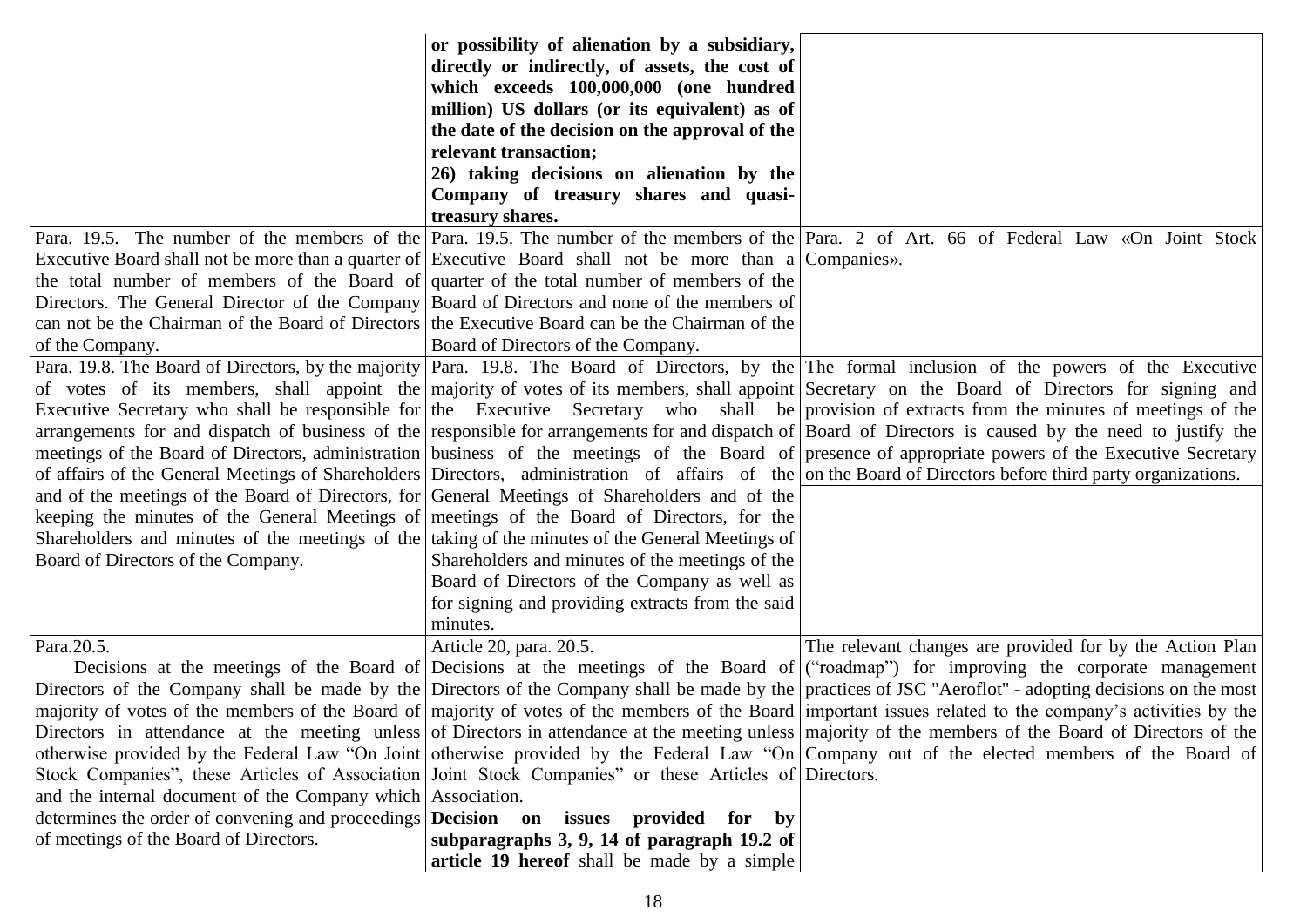|                                                                                                                                                    | majority of votes of the total number of                                                                                      |                                                                                                                                                             |
|----------------------------------------------------------------------------------------------------------------------------------------------------|-------------------------------------------------------------------------------------------------------------------------------|-------------------------------------------------------------------------------------------------------------------------------------------------------------|
|                                                                                                                                                    | members of the Board of Directors.                                                                                            |                                                                                                                                                             |
| Para. 21.4 subparagraph 1.                                                                                                                         | Para. 21.4 subparagraph 1.                                                                                                    | A proposal made by Rosimushchestvo (the Federal Agency                                                                                                      |
| adopting resolutions on issues of the current                                                                                                      | adopting decisions in relation to the issues for State Property Management).                                                  |                                                                                                                                                             |
| Company business and economic activities, of the current Company business and economic                                                             |                                                                                                                               |                                                                                                                                                             |
| proposed by the General Director;                                                                                                                  | activities as proposed by the Board of Directors                                                                              |                                                                                                                                                             |
|                                                                                                                                                    | and the General Director, with the exception of                                                                               |                                                                                                                                                             |
|                                                                                                                                                    | matters falling within the competence of the                                                                                  |                                                                                                                                                             |
|                                                                                                                                                    | General Meeting of Shareholders or the                                                                                        |                                                                                                                                                             |
|                                                                                                                                                    | Board of Directors of the Company. The                                                                                        |                                                                                                                                                             |
|                                                                                                                                                    | Executive Board has the right to seek                                                                                         |                                                                                                                                                             |
|                                                                                                                                                    | recommendations from the Board of                                                                                             |                                                                                                                                                             |
|                                                                                                                                                    | Directors in relation to taking a decision on                                                                                 |                                                                                                                                                             |
|                                                                                                                                                    | any matter connected with the Company's                                                                                       |                                                                                                                                                             |
|                                                                                                                                                    | activity;                                                                                                                     |                                                                                                                                                             |
| Para. 21.6 the second paragraph.                                                                                                                   | Para. 21.6 the second paragraph.                                                                                              | Para. 3 of Art. 69 of the Federal Law "On Joint Stock                                                                                                       |
|                                                                                                                                                    | The agreement with the General Director on The agreement with the General Director on Companies".                             |                                                                                                                                                             |
|                                                                                                                                                    |                                                                                                                               | behalf of the Company shall be signed by the behalf of the Company shall be signed by the The contract shall be signed in the name of the company by        |
|                                                                                                                                                    |                                                                                                                               | Chairman of the Board of Directors of the Chairman of the Board of Directors of the the chairman of the board of directors (supervisory board)              |
|                                                                                                                                                    |                                                                                                                               | Company, and with the members of the Executive Company (or by a person authorized by the of the company or by the person authorized by the board of         |
| Board of the Company – by the General Director. <b>Board of Directors of the Company</b> ), and with directors (supervisory board) of the company. |                                                                                                                               |                                                                                                                                                             |
| The agreements shall be signed for a term not the members of the Executive Board of the                                                            |                                                                                                                               |                                                                                                                                                             |
| longer than 5 (five) years.                                                                                                                        | Company – by the General Director. The                                                                                        |                                                                                                                                                             |
|                                                                                                                                                    | agreements shall be signed for a term not                                                                                     |                                                                                                                                                             |
|                                                                                                                                                    | exceeding 5 (five) years.                                                                                                     |                                                                                                                                                             |
|                                                                                                                                                    |                                                                                                                               | Para. 22.2. Members of the Board of Directors of Para. 22.2. Members of the Board of Directors Para. 1 of Art. 53.1 of the Civil Code of the Russian        |
| the Company, the General Director of the of the Company, the General Director of the Federation.                                                   |                                                                                                                               |                                                                                                                                                             |
|                                                                                                                                                    |                                                                                                                               | Company, members of the Executive Board of the Company, members of the Executive Board of The person, who by force of the law, another legal act or a       |
|                                                                                                                                                    |                                                                                                                               | Company as well as the managing organization or the Company as well as the managing constituent document of the legal entity is authorized to act           |
|                                                                                                                                                    |                                                                                                                               | the manager shall be liable to the Company for any organization or the manager shall be liable to on its behalf (paragraph 3 of Article 53), shall upon the |
|                                                                                                                                                    |                                                                                                                               | losses caused to the Company by their culpable the Company for any losses caused by their demand of the legal entity, its founders (participants), acting   |
| actions (inaction).                                                                                                                                | fault.                                                                                                                        | on behalf of the legal entity, compensate the losses incurred                                                                                               |
|                                                                                                                                                    | The members of the Board of Directors and Members of the Board of Directors of the by the legal entity through his/her fault. |                                                                                                                                                             |
|                                                                                                                                                    |                                                                                                                               | the members of the Executive Board of the Company and the Executive Board of the The person, who by force of the law, another legal act or a                |
|                                                                                                                                                    |                                                                                                                               | Company who did not take part in the voting or Company who voted against the decision that constituent document of the legal entity is authorized to act    |
| voted against the decision that caused the damages                                                                                                 |                                                                                                                               | caused the damages to the Company or, acting on its behalf, shall be liable if it is proven that while                                                      |
| to the Company shall not be liable.                                                                                                                |                                                                                                                               | in good faith, did not take part in the voting exercising his/her rights and performing his/her duties                                                      |
|                                                                                                                                                    | shall not be liable.                                                                                                          | he/she acted in bad faith or unreasonably, including if                                                                                                     |
|                                                                                                                                                    |                                                                                                                               | his/her actions (omissions) did not meet the usual conditions                                                                                               |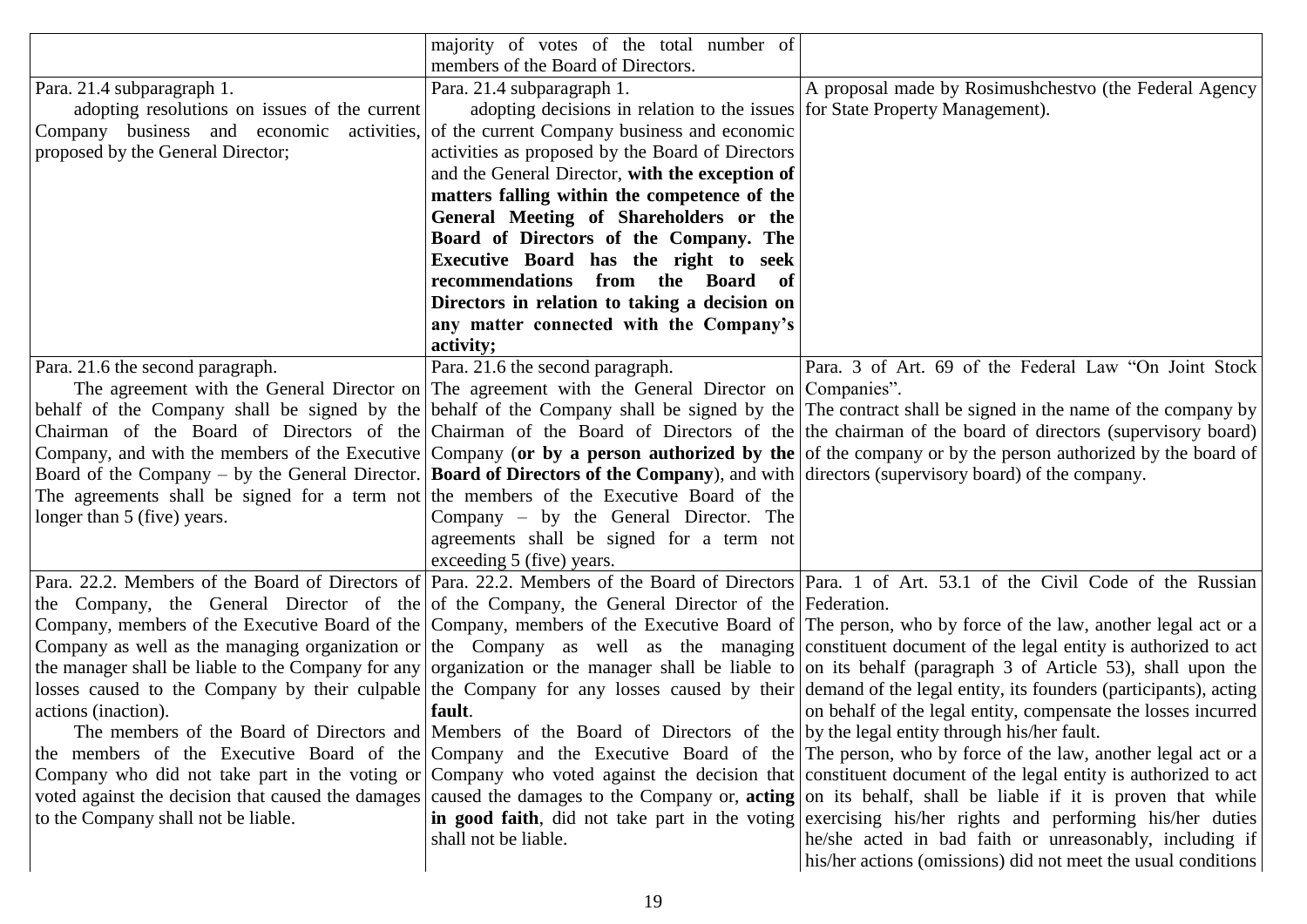|                                                         |          | of the civil turnover or the normal entrepreneurial risk.      |
|---------------------------------------------------------|----------|----------------------------------------------------------------|
| Para. 22.5. The Company or a shareholder Removed.       |          | The duplication of the existing legislation in the text of the |
| (shareholders) possessing in aggregate at least 1       |          | Articles of Association was excluded, taking into account      |
| (one) percent of the placed ordinary shares of the      |          | the changes in legislation being developed at the moment       |
| Company shall be entitled to make a claim in court      |          | (in particular, the Federal Law "On Joint Stock                |
| against a member of the Board of Directors of the       |          | Companies").                                                   |
| Company, the General Director, a member of the          |          |                                                                |
| Executive Board, a person acting ad interim for the     |          |                                                                |
| General Director as well as against the managing        |          |                                                                |
| organization or the manger for indemnification of       |          |                                                                |
| damages caused to the Company in cases provided         |          |                                                                |
| in the applicable Russian Federation legislation.       |          |                                                                |
| Para. 22.6.                                             | Removed. | The duplication of the existing legislation in the text of the |
| A member of the Board of Directors, a person            |          | Articles of Association was excluded, taking into account      |
| holding a position in other managing bodies of the      |          | the changes in legislation being developed at the moment       |
| Company, a shareholder (shareholders) possessing        |          | (in particular, the Federal Law "On Joint Stock                |
| jointly with its affiliate(s) 20 (twenty) percent or    |          | Companies").                                                   |
| more of voting shares of the Company, as well as        |          |                                                                |
| persons entitled to issue instructions mandatory for    |          |                                                                |
| the Company shall be deemed interested persons in       |          |                                                                |
| a transaction to be effected by the Company in case     |          |                                                                |
| they, their spouses, parents, children, brothers and    |          |                                                                |
| stepbrothers, sisters and stepsisters, adopters and     |          |                                                                |
| adopted and / or any affiliated persons:                |          |                                                                |
| - are a party, a beneficiary of such a                  |          |                                                                |
| transaction or take part in the transaction as a        |          |                                                                |
| representative or an agent;                             |          |                                                                |
| - possess (separately or jointly) 20 (twenty) or        |          |                                                                |
| more percent of voting shares (interests, stocks) of    |          |                                                                |
| a legal entity that is a party to or a beneficiary of   |          |                                                                |
| the transaction, or take part in the transaction as a   |          |                                                                |
| representative or an agent;                             |          |                                                                |
| - hold a position in any managing bodies of a           |          |                                                                |
| legal entity that is a party to or a beneficiary of the |          |                                                                |
| transaction or participates in it as a representative   |          |                                                                |
| or an agent, as well as hold a position in any          |          |                                                                |
| managing bodies of the managing organization of         |          |                                                                |
| such a legal entity;                                    |          |                                                                |
| - in other cases provided by Law.                       |          |                                                                |
|                                                         |          |                                                                |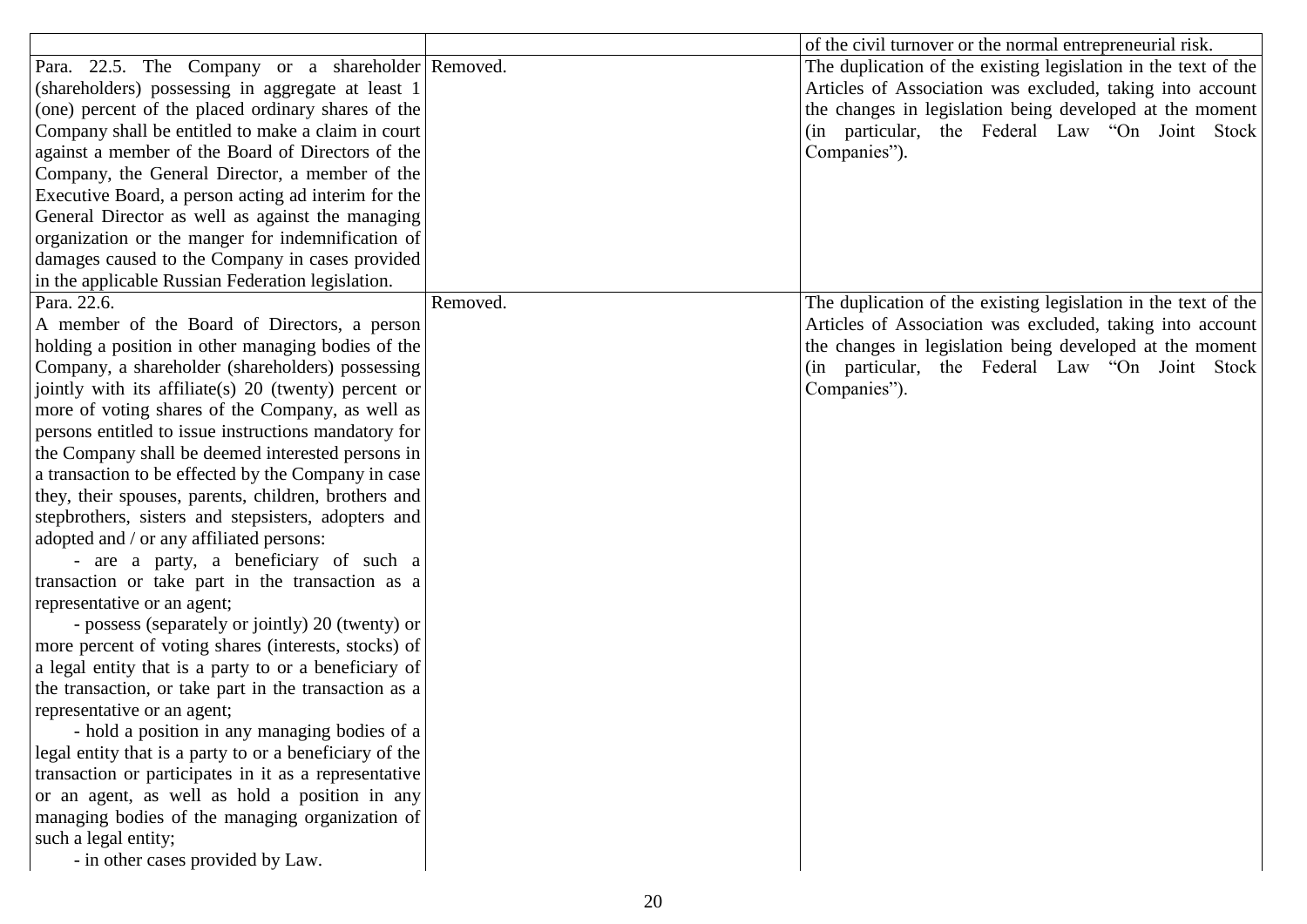|                                                                                                            |                                          | Para. 23.1. To supervise the financial and business Para. 23.1. To supervise financial and business Para. 7 of Art. 47 of the Federal Law "On Joint Stock |
|------------------------------------------------------------------------------------------------------------|------------------------------------------|-----------------------------------------------------------------------------------------------------------------------------------------------------------|
| activities of the Company the General Meeting of activities of the Company the General Meeting Companies". |                                          |                                                                                                                                                           |
|                                                                                                            |                                          | shareholders in compliance with the Articles of of the shareholders in compliance with these The annual general meeting of shareholders shall be          |
|                                                                                                            |                                          | Association shall elect the Audit Commission of Articles of Association shall elect the Audit convened within the timeframes stipulated by the charter of |
|                                                                                                            |                                          | the Company composed of 5 (five) members for Commission of the Company composed of $5$ the company but at least two months after and within six           |
| the term of 1 (one) year.                                                                                  |                                          | (five) members <b>until the next annual meeting</b> months after the end of the financial year. The annual                                                |
|                                                                                                            | of shareholders.                         | general meeting of shareholders shall decide the issues of                                                                                                |
|                                                                                                            |                                          | election of the board of directors (supervisory board) of the                                                                                             |
|                                                                                                            |                                          | company, the company's audit commission, the approval of                                                                                                  |
|                                                                                                            |                                          | the company's audit commission (auditor), the issues                                                                                                      |
|                                                                                                            |                                          | specified in subparagraph 11 of paragraph 1 of Article 48 of                                                                                              |
|                                                                                                            |                                          | this Federal Law and may also decide other issues within                                                                                                  |
|                                                                                                            |                                          | the scope of responsibility of the general meeting of                                                                                                     |
|                                                                                                            |                                          | shareholders. General meetings of shareholders held apart                                                                                                 |
|                                                                                                            |                                          | from the annual general meeting shall be deemed                                                                                                           |
|                                                                                                            |                                          | extraordinary.                                                                                                                                            |
|                                                                                                            |                                          | Para. 23.8. The Audit Commission shall issue a Para. 23.8. The Audit Commission of the Art. 87 of the Federal Law "On Joint Stock Companies".             |
| report on the results of the auditing financial and Company shall issue a report on the results of         |                                          |                                                                                                                                                           |
| business activities of the Company that shall the audit of financial and business activities of            |                                          |                                                                                                                                                           |
| contain:                                                                                                   | the Company, that shall contain:         |                                                                                                                                                           |
| - assurance of the data contained in the reports                                                           | - assurance of the data contained in the |                                                                                                                                                           |
| and other financial documents of the                                                                       | reports and other financial documents of |                                                                                                                                                           |
| Company;                                                                                                   | the Company;                             |                                                                                                                                                           |
| - financial and economic assessment of the                                                                 | information on violations<br>- of<br>the |                                                                                                                                                           |
| activities of the Company for the period                                                                   | procedures of the book-keeping and       |                                                                                                                                                           |
| being under audit;                                                                                         | submission of the accounting reports     |                                                                                                                                                           |
| information about the revealed facts of                                                                    | procedures imposed by the legislation    |                                                                                                                                                           |
| violation of the procedures of the book-                                                                   | and other legal acts of the Russian      |                                                                                                                                                           |
| keeping and submission of the accounting                                                                   | Federation in the financial and business |                                                                                                                                                           |
| reports procedures imposed by<br>the                                                                       | activity area.                           |                                                                                                                                                           |
| legislation and other legal acts of the                                                                    |                                          |                                                                                                                                                           |
| Russian Federation when conducting                                                                         |                                          |                                                                                                                                                           |
| financial and business activity.                                                                           |                                          |                                                                                                                                                           |
|                                                                                                            |                                          | Para. 26.2. The reorganization of the Company Para. 26.2. The reorganization of the Company Para. 1 of Art. 57 of the Civil Code of the Russian           |
| may be effected in the form of a merger, may be effected in the form of a merger, Federation.              |                                          |                                                                                                                                                           |
| consolidation, split-up, spin-off and transformation.                                                      | consolidation,<br>split-up,<br>spin-off  | and The reorganization of the legal entity (the merger,                                                                                                   |
|                                                                                                            | transformation.<br>Also, there<br>may    | be consolidation, split-up, spin-off, transformation) may be                                                                                              |
|                                                                                                            |                                          | <b>reorganization simultaneously combined with</b> effected by the decision of its founders (participants) or of                                          |
|                                                                                                            | the above forms.                         | the legal entity's body, authorized for this by a constituent                                                                                             |